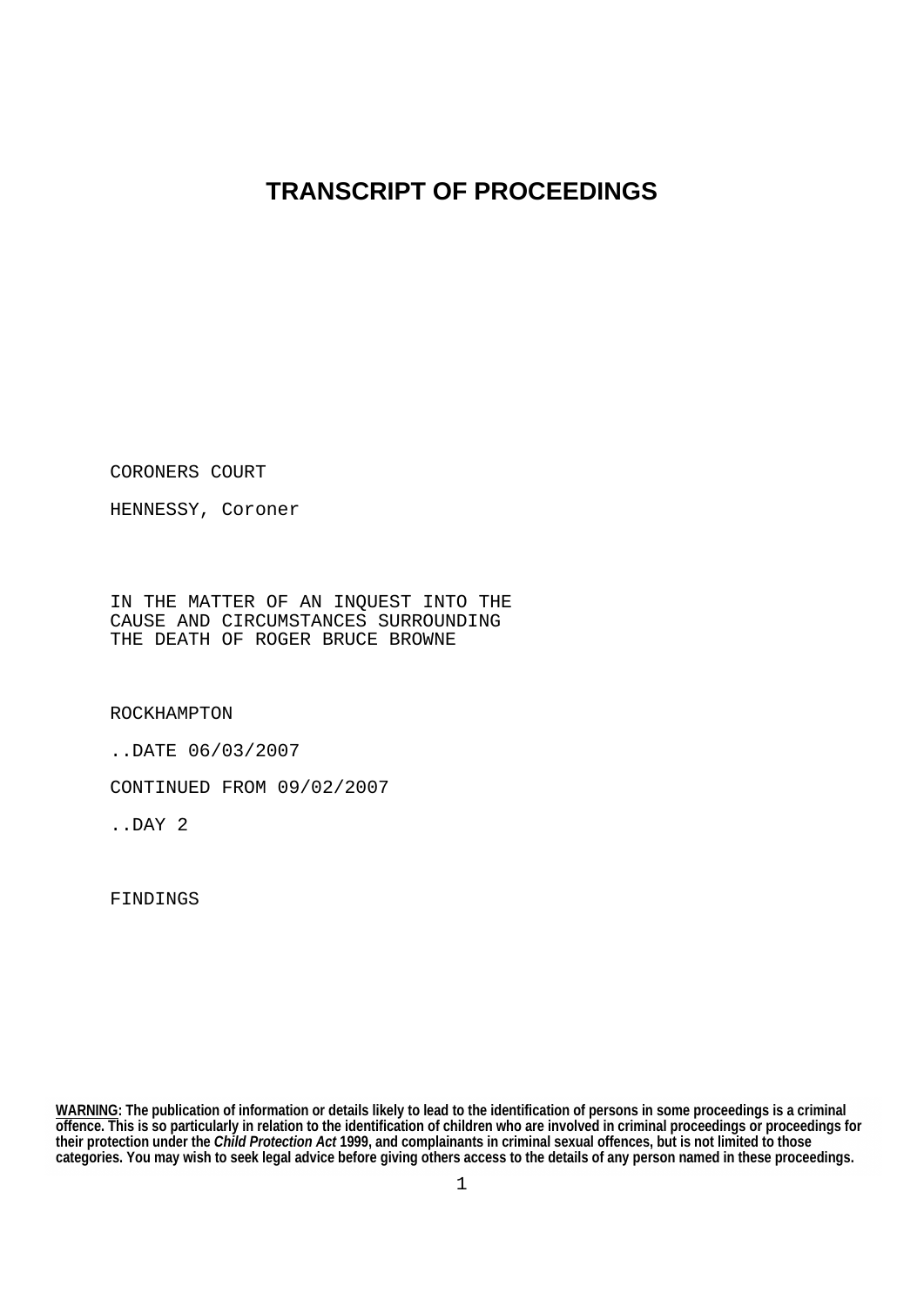06032007 D.2 T1/ZMO/SGJ(ROK) M/T ROCK01/1622 (Hennessy, Coroner) CORONER: -----surrounding the death of Roger Bruce Browne. The findings were commenced on the 9th of February 2007, but shortly into them being delivered, there was a failure in the tape recording system so I will continue to read the balance of the findings into the record. They were delivered to the parties on the 9th of February, but the purpose of reading them into the record today is to obtain a transcript to be able to be dispersed to the parties.

I will commence at the beginning of the last paragraph when the tapes failed with the investigation.

I turn, now, to a description of the investigation into Mr Browne's death. At about the time of the search for Mr Browne being mounted by Dawson Mine executives, Moura Police were notified of the situation and Sergeant Haley travelled to the mine to assist.

**40** Mr Browne's body was discovered prior to police arrival and the mine search and rescue personnel secured the scene for inspection. An ambulance was detailed to the scene. The incident was reported to Inspector Parkin of the Department of Natural Resources and Mines in Rockhampton. The inspector has over 40 years' experience in the mining industry.

Inspector Parkin compiled a report which included witness interviews which were very brief. He also undertook an ICAM analysis of the matter. The inspector was unable to determine **10**

**1**

**20**

**30**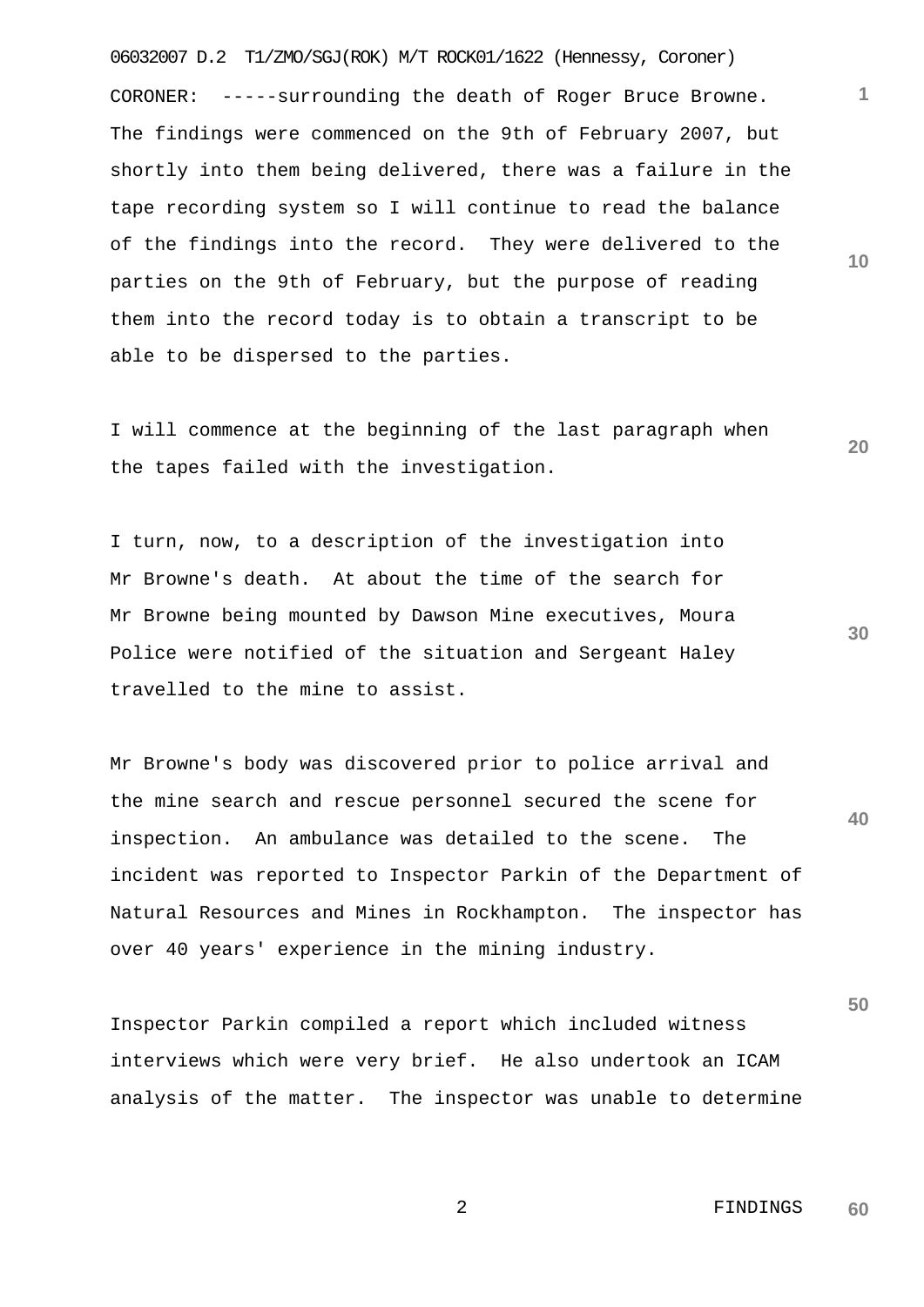06032007 D.2 T1/ZMO/SGJ(ROK) M/T ROCK01/1622 (Hennessy, Coroner) the cause of the accident as to how the deceased fell or from where.

No slip marks or physical indications were located at the scene. The police officer took more expansive statements from some of the witnesses and presented a report to the Coroner in the usual manner. Inspector Parkin left the employ of the department prior to the inquest being convened. His evidence at the inquest was unfortunately not very helpful or insightful.

Inspector Mike Walker reviewed the report and compiled further and more expansive information which assisted the Court in the investigation. The bulk of the evidence was provided following this review.

In the end result, I am satisfied that the information provided to the Court following the investigation was thorough and professional and that it addressed the relevant issues.

#### **THE INQUEST.**

**50** A visit to the site of the incident and the Dawson mining operation generally took place on the 27th of November 2006. Unfortunately, due to illness on the day in question, I was unable to attend but counsel assisting me, the next of kin and legal representatives for the parties attended the mine.

**20**

**10**

**1**

**30**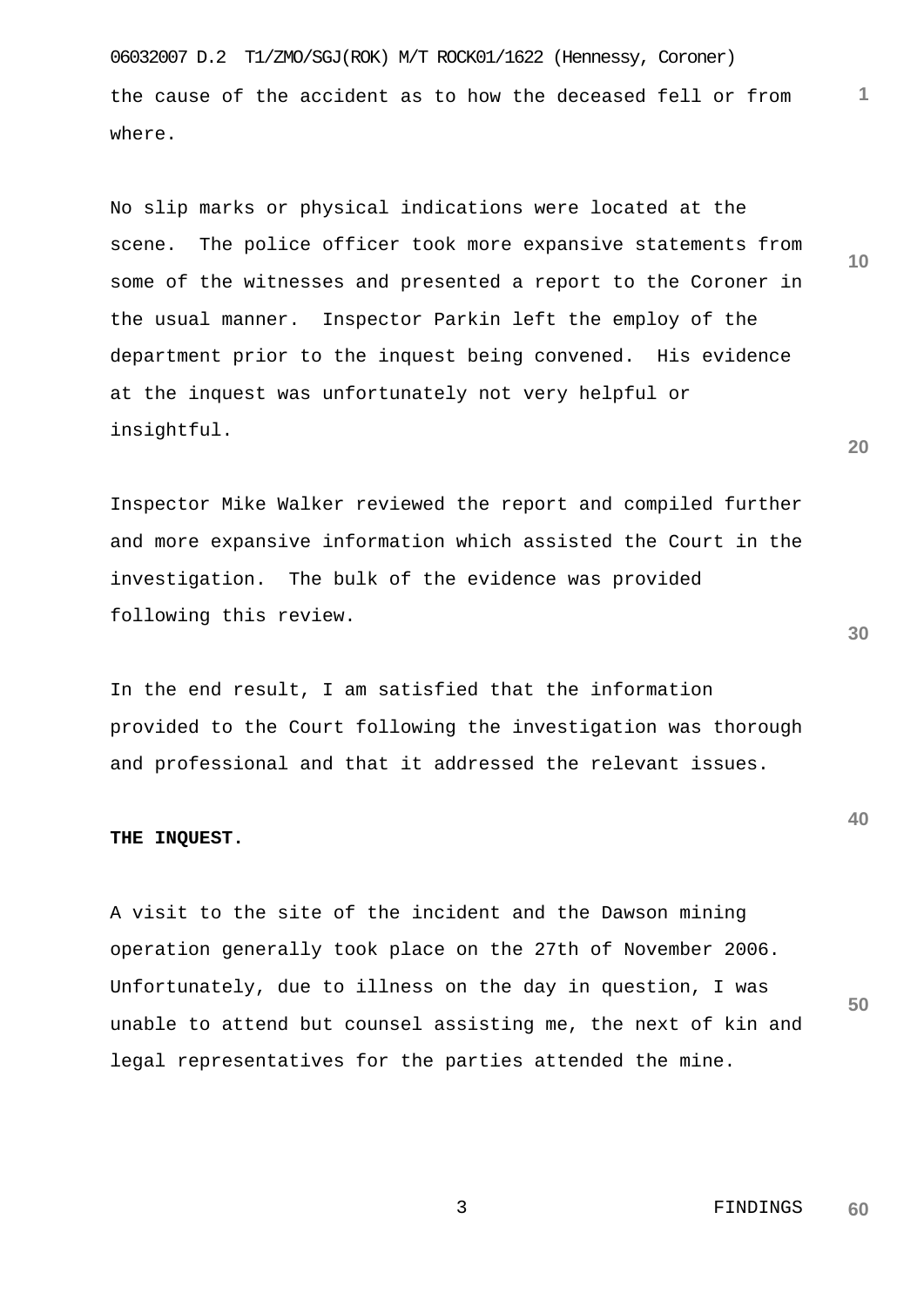06032007 D.2 T1/ZMO/SGJ(ROK) M/T ROCK01/1622 (Hennessy, Coroner) I wish to express my thanks to the operators of the mine and those involved in the visit for their efforts on that day. A summary of the visit and overview of mine operations was presented in Court by mine personnel on the 28th which assisted the Court.

# **THE EVIDENCE.**

I have summarised only those portions of the evidence I consider necessary to explain the findings I have made. I have taken all of the evidence before me into account in considering this matter.

# *The reason for the deceased being at the site.*

The deceased held the position of contract holder for Leightons and Ostwald Brothers Contracts at the Dawson Mine at Moura.

As part of his duties, he was designing a change to a high wall at Dawson North. He had been working on the plans for about two months and on the day of the incident, he was quite relieved to be handing the plans in at a meeting.

He had discussed the design issues with John Hoelle, a geotechnical engineer at Dawson Mine. They had discussed

> 4 FINDINGS **60**

**30**

**40**

**50**

**1**

**10**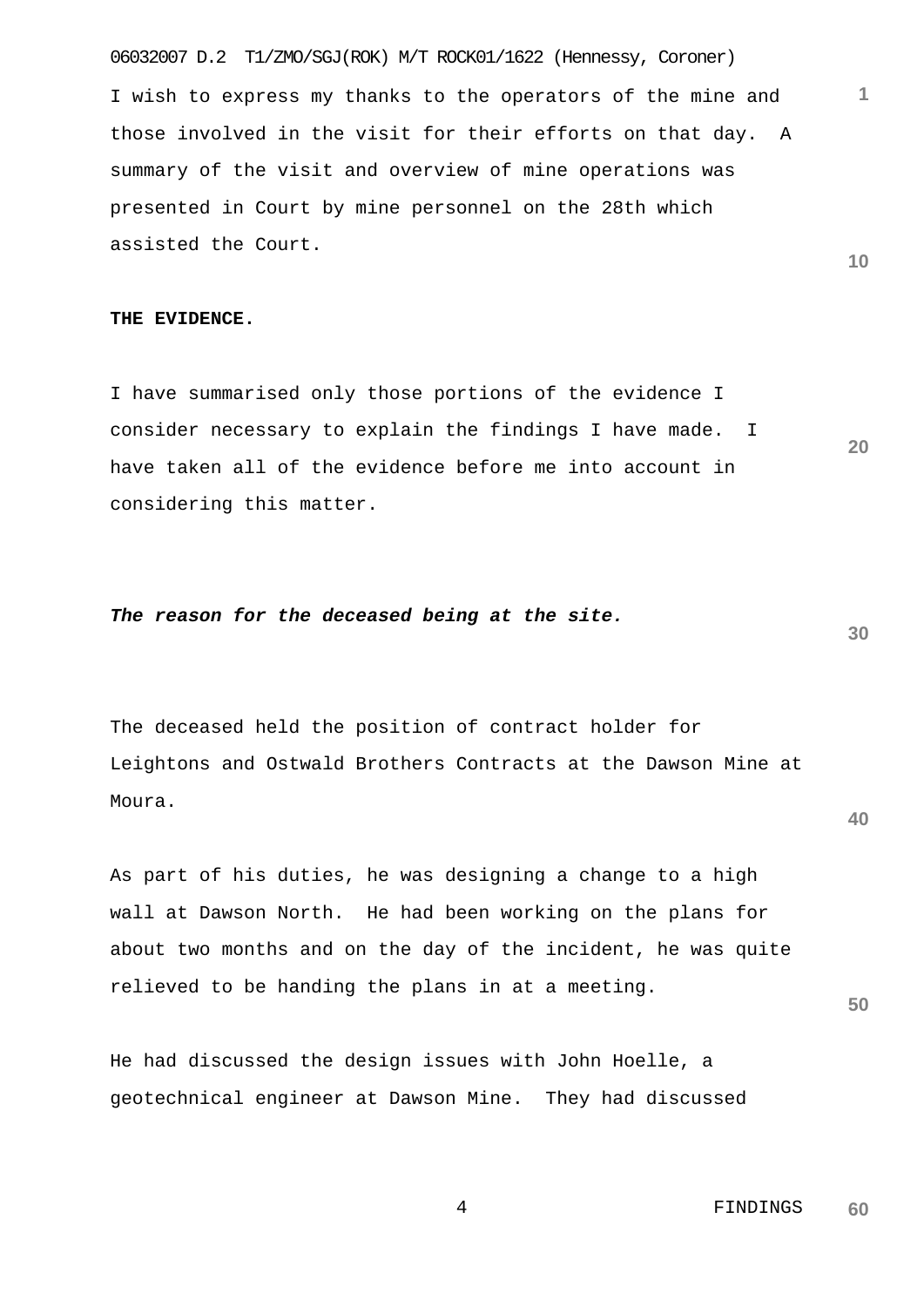06032007 D.2 T1/ZMO/SGJ(ROK) M/T ROCK01/1622 (Hennessy, Coroner) areas of similar geology that the deceased could inspect to assist him in the task.

Mr Hoelle suggested that he look at disused pit 8C as it had similar conditions and overlaying rock and was close to the office, about 10 minutes' drive. It is apparent that he visited the area on the morning of the incident and was going back for another look.

Mr Biggs, the deceased's supervisor at the time, gave evidence that it was reasonable that the deceased would go to pit 8C in those circumstances. Mr O'Brien, the SSE, gave evidence that there was nothing inappropriate in the deceased travelling to the site as he was a competent person, had radio contact with the office and it was an area which was traversed by others.

At pit 8C the deceased left his vehicle running without lights illuminated, indicating that he probably arrived before dark. Certainly, if inspection was on his mind, there would have been little use in the deceased going to the site after dark.

Inspector Parkin indicated that it became dark on that night at about 6.30 p.m. The deceased was last seen at around 4.40 p.m. by Bryce Robey - the commercial manager for Anglo Coal - at the toilets in the administration block at the mine. They had a conversation and Mr Robey noted that the deceased appeared normal and there was nothing out of the ordinary.

**10**

**1**

**20**

**40**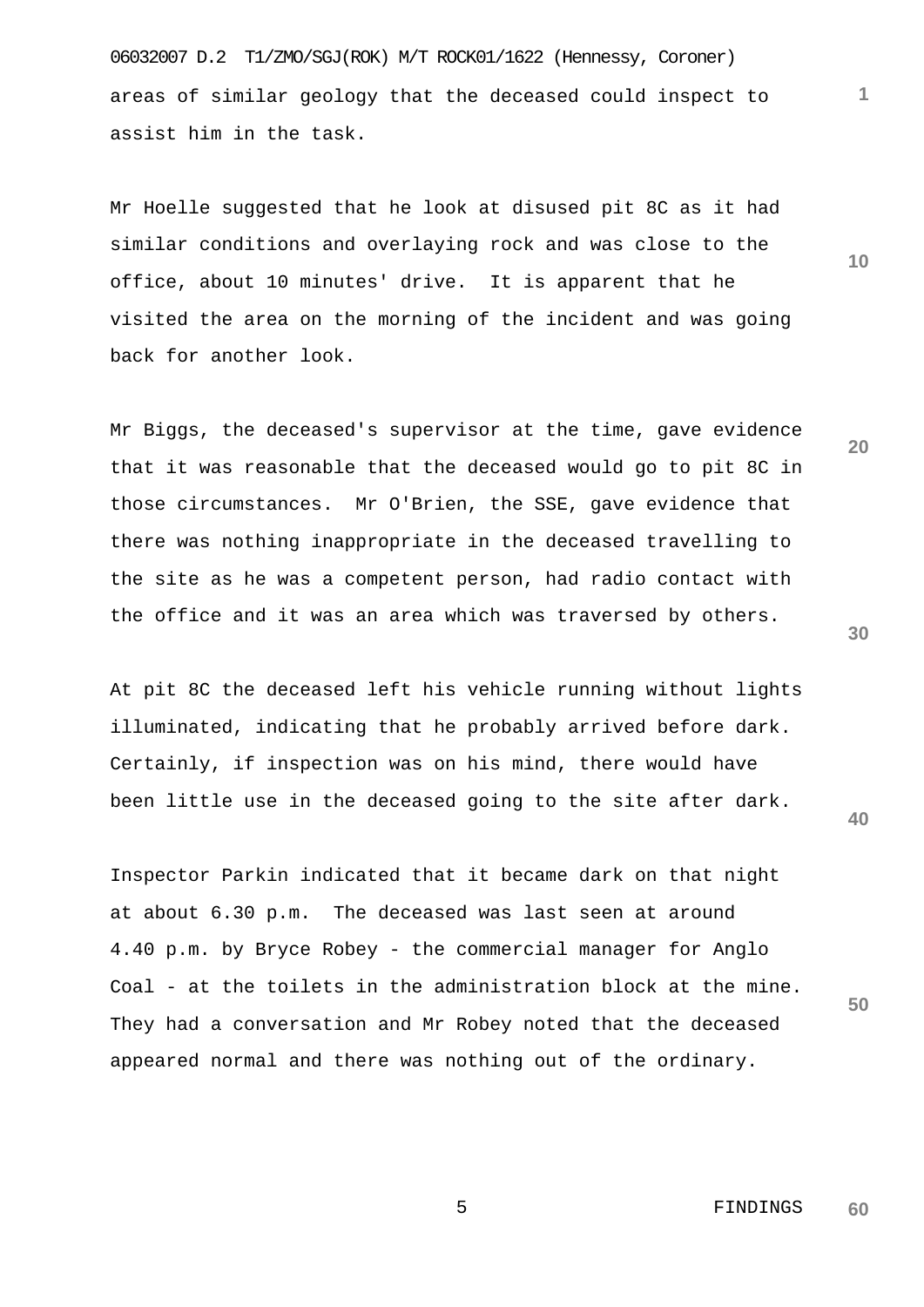06032007 D.2 T1/ZMO/SGJ(ROK) M/T ROCK01/1622 (Hennessy, Coroner) The deceased's mobile phone was left in the vehicle, but his hard hat was located in the pit, indicating he was either wearing it or had it on him at the time.

# *The Physical Site*

Pit 8C was not a closed or restricted area of the mine at the time of this incident, and was described as a disused mining site. It provided access for service trucks, watering plant, shutdown and blast crews. Mr Turner, the OCE, described the area as "inactive work area". It was not subject to regular inspections such as that which applied to active high walls and pits.

Mr Turner indicated that the inspection regime for such an area was restricted to checking to make sure the rills were in place in a drive-past type of inspection, required by industry practice and sections 117 and 118 of the Coal Mining Safety and Health Regulation 2001.

A rill is a continuous mound of soil purposefully dozed into place to provide a barrier against inadvertent access to a dangerous area by personnel, and particular vehicles.

**50** Inspector Walker gave evidence that the rill, at the site of the incident, was on the surface reasonably unconsolidated (with largish rocks and loose material). The rill was about 1.5 metres high and was about three metres from the brow - the edge of the high wall. The top of the rill is the high point

**20**

**1**

**10**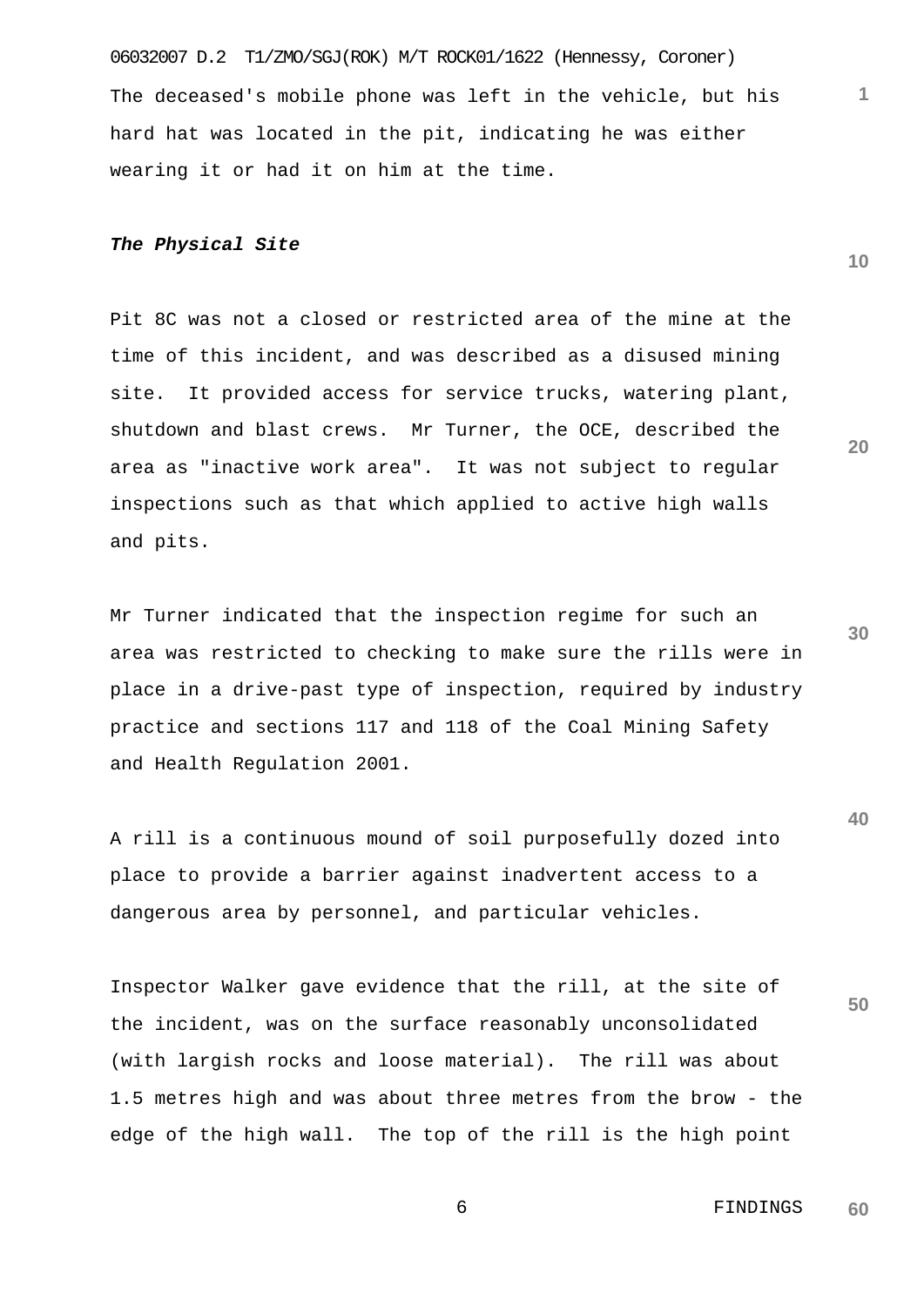06032007 D.2 T1/ZMO/SGJ(ROK) M/T ROCK01/1622 (Hennessy, Coroner) in the area. The brow, whilst not loose, may have been obscured from sight by vegetation in places.

Inspector Walker stated that the strata of the end wall could adequately be seen from a location near the rill.

#### *Movement of personnel over the rill*

Whilst the evidence was unable to indicate just how the deceased came to end up in the pit, there was an underlying assumption that he crossed the rill in order to fall over the high wall. The risk of a person falling over the high wall is a well-identified hazard, which fortunately does not occur very often, according to Mr O'Brien, the then SSE.

**40** All of the evidence was that Mr Browne was very experienced in the mining industry, having worked on other mine sites prior to Dawson for many years. As a professional person with experience, the assumption was that he had undergone appropriate training during his career.

Mr O'Brien gave evidence that Mr Browne had obtained a qualification (completed in January 2005), which is designed to give an appreciation of the need to be alert to risks and any particular tasks and how to assess those risks. All of the witnesses felt that the deceased was a competent and experienced person.

**20**

**1**

**10**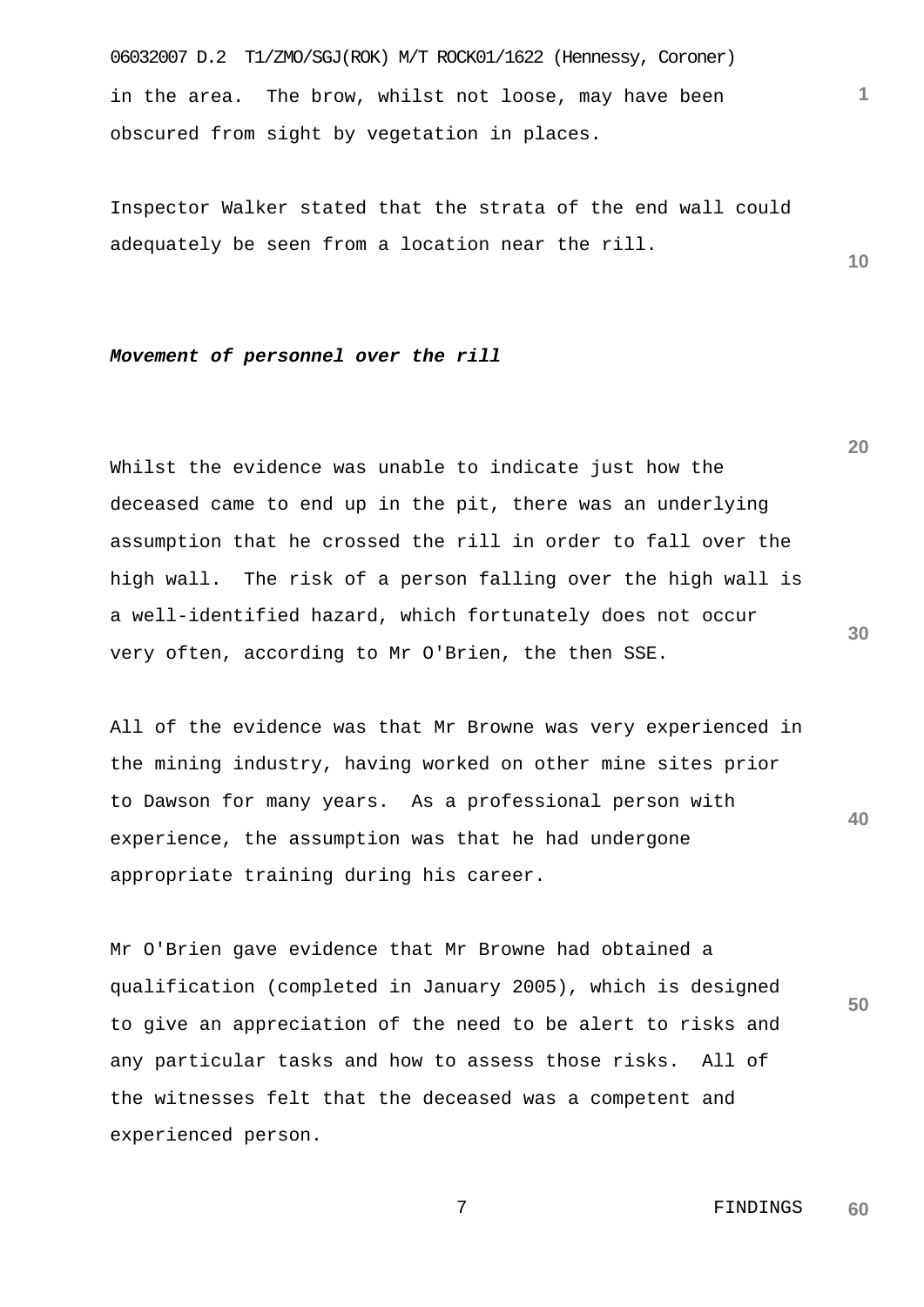Inspector Walker stated that he would never recommend that a person cross over a rill, and that doing so was an inherently unsafe practice, which fact is acknowledged in the industry. However, he also expressed the view that it is quite usual within open-cut mining for certain personnel to move quite close to the high wall for a number of reasons, especially inspection.

**20 30** It was stated that it was accepted industry practice to observe the pit from the high wall (behind the rill). Inspector Parking felt the industry practice was to stand on the top of the rill but not to pass over it. The Inspector agreed that crossing the rill was a dangerous practice and should not be done unless the proper safeguards were in place, example, harnesses.

**40 50** Mr Ferry, an OCE at Dawson Mine at the time of this incident, gave evidence that there is a need for personnel, such as surveyors, to approach close to the edge of the high wall for various reasons, including checking the integrity of the high wall for cracks. He said that such persons would particularly need to approach the edge of the high wall if the rill was some distance back. He stated that some dangers are unavoidable, and that, in particular, the risk of tripping at an area adjacent to a void could not be prevented.

> 8 FINDINGS **60**

**10**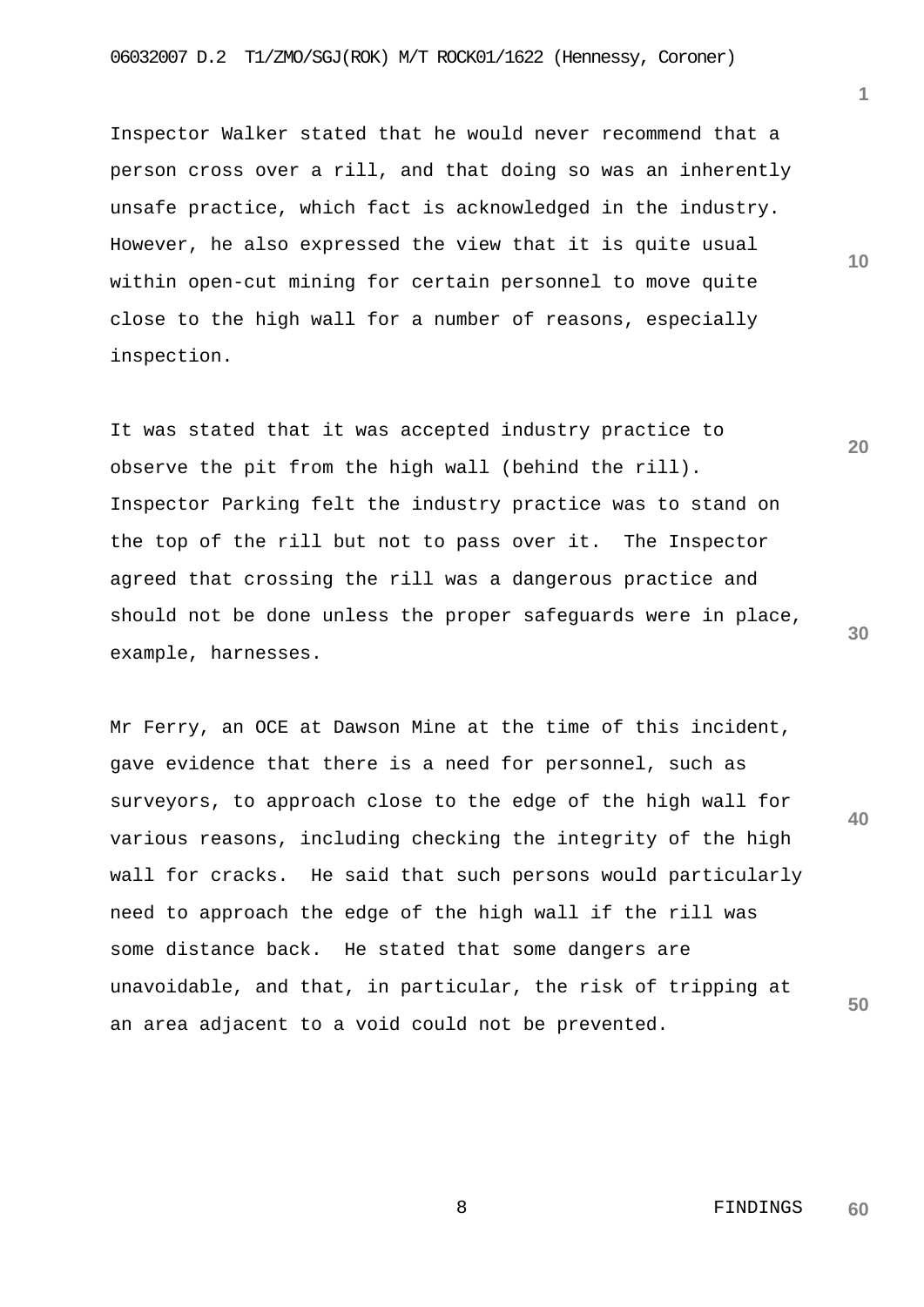06032007 D.2 T1/ZMO/SGJ(ROK) M/T ROCK01/1622 (Hennessy, Coroner) He stated that the unwritten rule at mines was not to approach within a certain number of metres of the high wall for any reason.

Further, Mr Ferry gave evidence that he, himself, had crossed rills at various times during the course of his work (he later refined that to two occasions and stated that it was not a common practice). He said that you could not protect against the unexpected, and the best one could do was to undertake the task as safely as one could, and not get into a dangerous position.

During examination by Mr Roney (for the mine), Mr Ferry stated that the area between the rill and the edge of the high wall was a "no-go zone", unless notifying someone that it is what you are doing, and staying three to four metres from the edge. He felt that if a harness was needed to be worn, then the area was too dangerous to enter.

**40 50** Mr Turner gave evidence that lighting and pump plant operators may have to cross the rill from time-to-time in order to adjust the equipment being used on the high wall, although stated that most of the equipment was designed to be pulled back from the high wall, adjusted, and placed back into position without the need for personnel to move over the rill.

Ms Andrews proposed to various witnesses that she had seen such workers moving very close to the brow of high walls at Dawson. This was not admitted by the witnesses.

**30**

**1**

**10**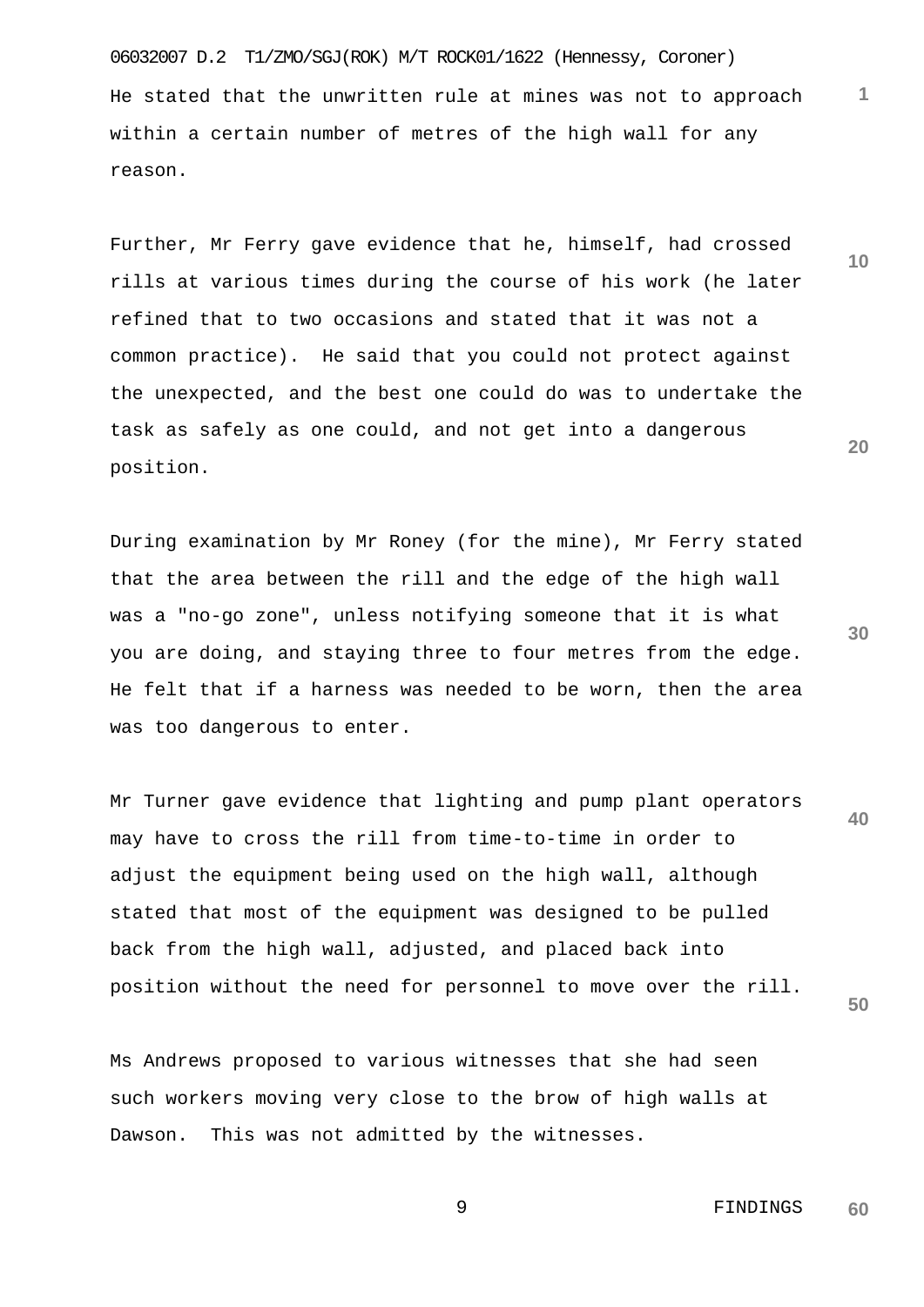Mr O'Brien gave evidence that legitimate work would have taken Mr Browne over the rill. He denied that it was a practice to move across the rill, and stated that, in fact, vision would be restricted by moving closer to the high wall, not enhanced.

# *Safety actions regarding crossing the rill*

Inspector Walker's evidence was that once the rill is established as a barrier, safety is a matter of training, awareness and reinforcement of the safety message, with consequences for breaches of the safety standard.

Inspector Parkin's evidence was that the relevant standard operating procedure  $-(SOP)$  - in place at the time of the incident,(which was not strictly on point for this situation), was a comprehensive and satisfactory procedure.

Mr Biggs gave evidence that the SOPs were kept on the intranet in the office at technical services. All personnel were alerted to their position and various SOPs were discussed at meetings and safety talks. The deceased took part in some of those meetings and received minutes of the meetings he did not attend. Assessments were not always conducted following those safety discussions.

**10**

**20**

**1**

**30**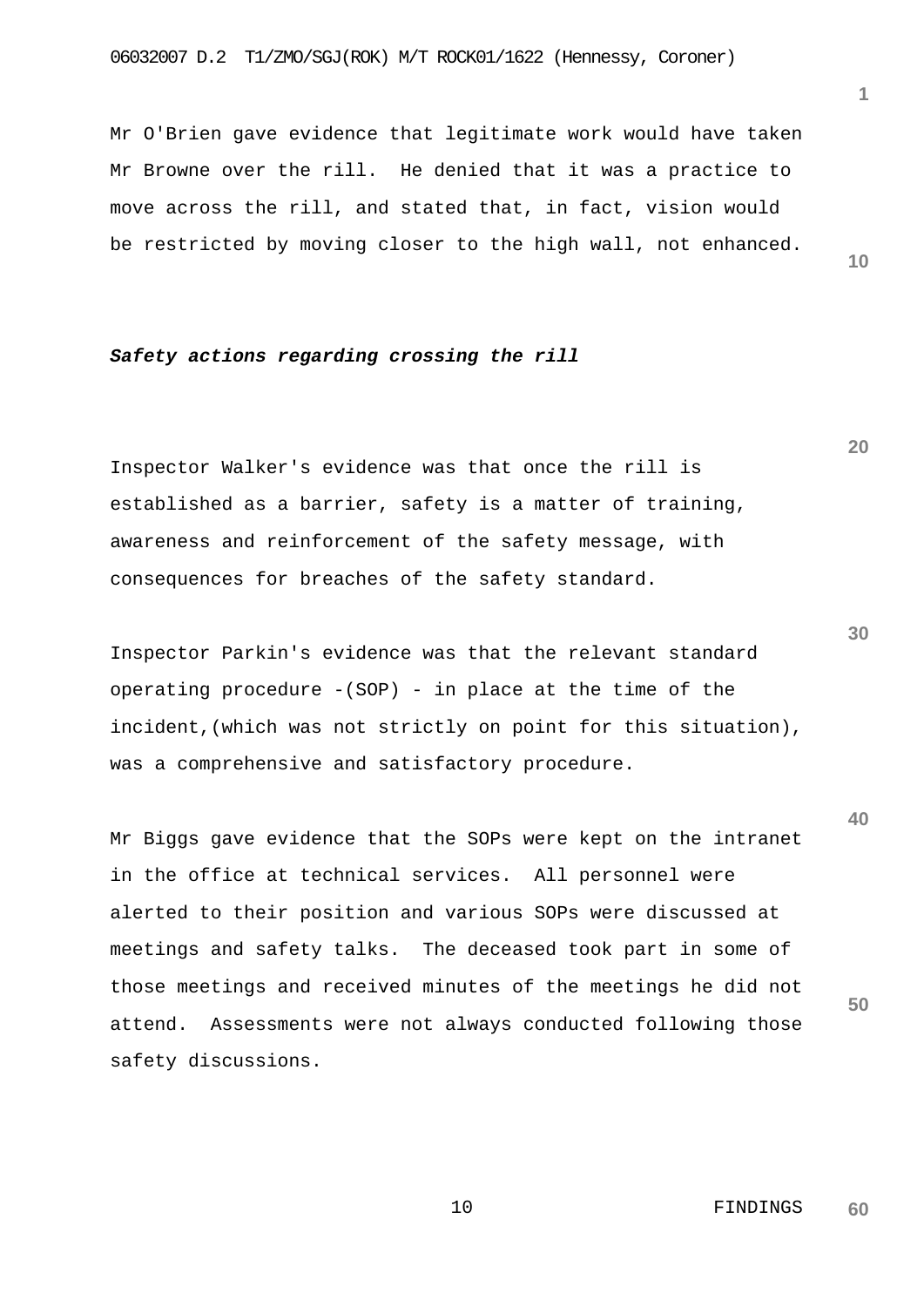# *Locating the deceased*

At the time of the incident, there was a sign-out board in the foyer of the building containing the deceased's office. He did not complete the board prior to heading to pit 8C. The board was used, primarily, to keep track of the vehicles available to the occupants of the building. As the deceased's work required him to travel regularly to Dawson North, it was known that his vehicle was not available for use by others in the office, and it was consequently not expected that he would use that board.

Further, the deceased was effectively working solo, and not as a member of the technical services team, as such. Consequently, the other members of the office in which he worked would not necessarily have been alerted by his failure to return to the office. As it was part of the deceased's responsibilities to regularly go to Dawson North, he was often out of the office. Mobile phone range is variable around and between the sites, and the deceased was often uncontactable by phone when he was out and about.

During the evening of the 19th, a number of service vehicles used the access road beside pit 8C. One such vehicle was driven by Mr Engel. He saw the deceased's vehicle parked at the high wall during the night, but thought nothing of it as it was a common occurrence for vehicles to be parked or abandoned for periods of time for various reasons. He had no **10**

**1**

**20**

**30**

**40**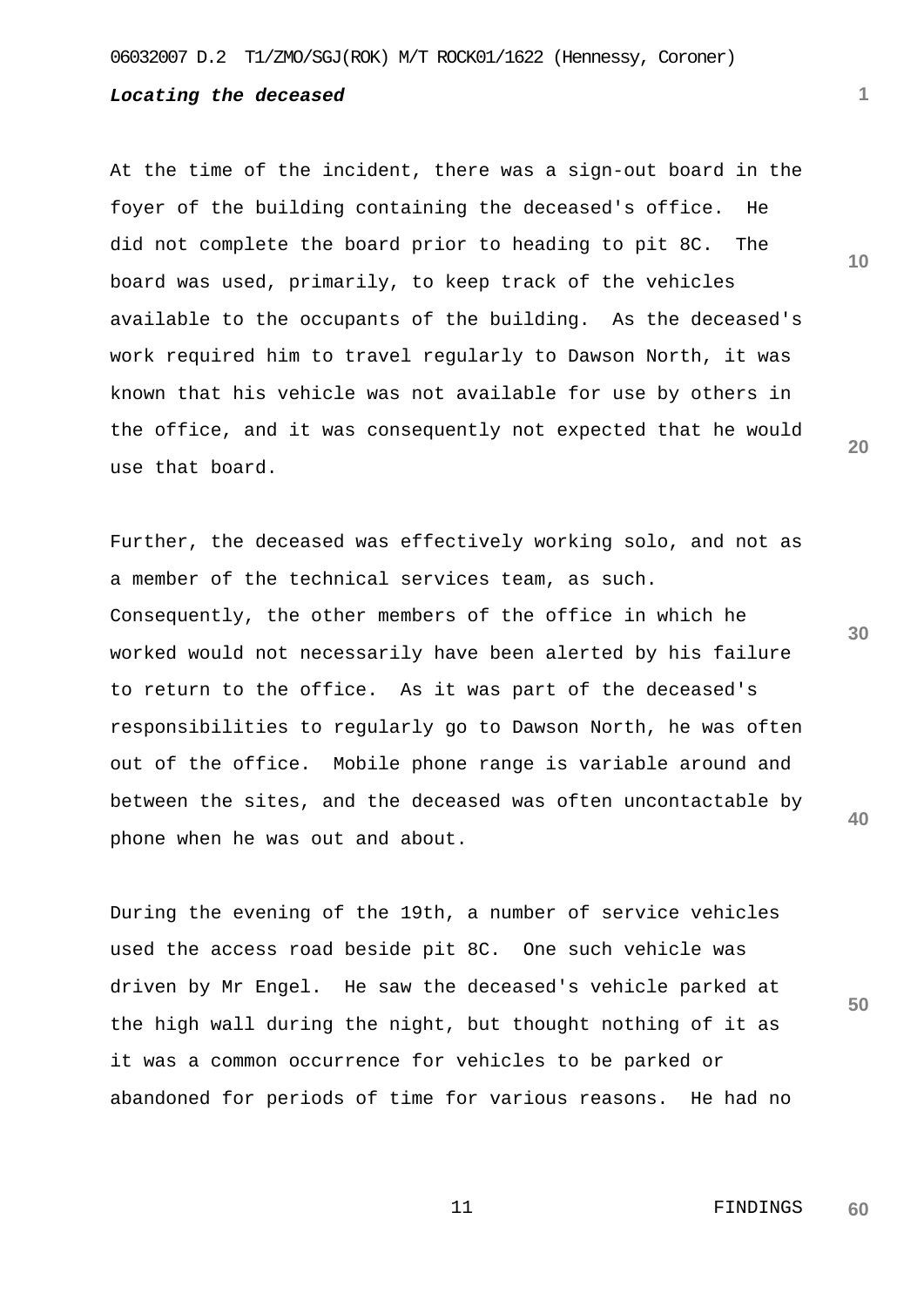06032007 D.2 T1/ZMO/SGJ(ROK) M/T ROCK01/1622 (Hennessy, Coroner) cause to stop to inspect the vehicle or notice that the engine was running.

#### *Was there an emergency?*

The deceased's partner, Debbie Andrews, rang the mine at about 7.30 p.m. on the 19th. She spoke to Ms McInlay in the office with whom she was friendly. She told Ms McInlay that the deceased had not come home after work. Ms McInlay recommended that Ms Andrews speak to the open-cut examiner, but to keep things "low key". It seems that the reason for this was to keep matters private to avoid unnecessary gossip in the small community.

**30 40** Ms Andrews then spoke to Mr Turner - an OCE on duty - and asked whether the deceased was still at work. Mr Turner stated that the deceased would be finished work for the day, but promised to make some inquiries. Mr Turner went to the deceased's office and spoke to the cleaner who was leaving. That person told him that the deceased was not in his office, and the building was now closed.

Mr Turner checked and saw the deceased's work vehicle was not in the car park. He rang the deceased's mobile and left a message. He informed Ms Andrews of the inquiries he had made. He found Ms Andrews to be concerned, but not requesting any further action. He did not take any indication of alarm from Ms Andrews and thought the phone call to be another of the many from family and friends attempting to locate a worker at

> 12 FINDINGS **60**

**50**

**1**

**10**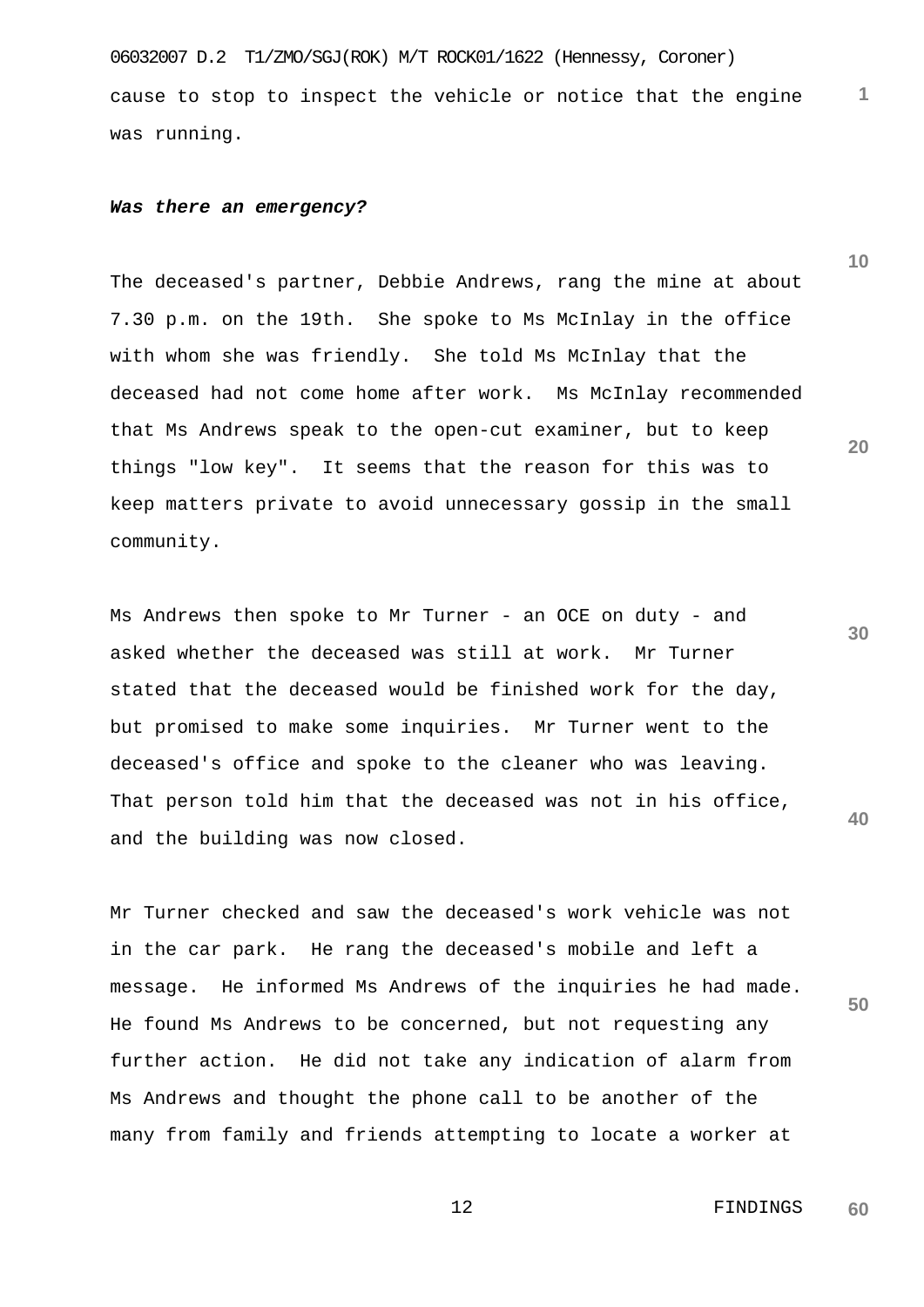06032007 D.2 T1/ZMO/SGJ(ROK) M/T ROCK01/1622 (Hennessy, Coroner) the mine. He did not infer from the phone call that the deceased was "missing".

**10** Mr Turner was also aware that the deceased was involved in the local RSL, and thought that he may have gone there after work. As Mr Turner received no further calls, he took no further action.

At the time, there was no system in place to be able to determine whether a staff member was on site or not. In relation to workers, timesheets recorded the end of their shift, and were noted as they left for the day, but professional staff were not subject to that procedure.

**30** At 7.30 a.m. the following morning, Ms Andrews, again, contacted the mine as the deceased had still not arrived home. She spoke again to Ms McInlay, who spoke to management about Ms Andrews' concerns. Ms Andrews reported the deceased missing to the Moura Police.

Ms McInlay made various inquiries following the call from Ms Andrews. She apparently felt badly over the situation, and by this time was very concerned. Given the brevity of the statement from Ms McInlay, and her unavailability to give evidence due to health reasons, the exact extent of those inquiries is unclear.

After making inquiries that were within her province to make, she was unable to locate the deceased.

> 13 FINDINGS **60**

**1**

**20**

**40**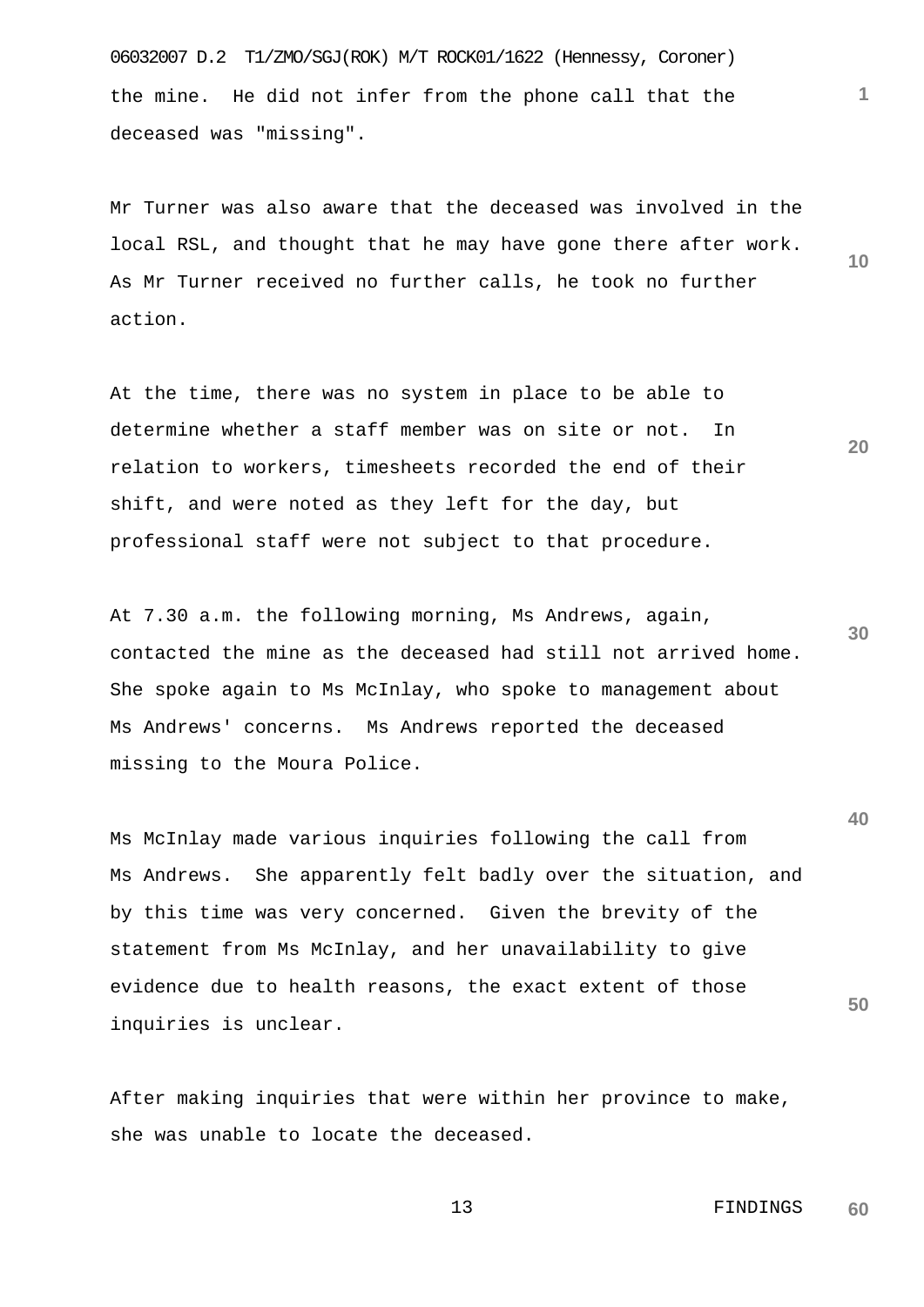06032007 D.2 T2/MEL(ROK) M/T ROCK01/1622 (Hennessy, Coroner) At 9:30 a.m. she contacted Mr O'Brien and advised him the deceased had not returned home. He advised her to contact the HR manager and have him make inquiries. It was then discovered upon examination of the deceased's office that his computer was still on and that his wallet and bag was still in the office.

Mr O'Brien was immediately advised and the emergency response procedure was activated. At 10:20 a.m. mine staff contacted the Moura police and advised that the deceased was missing and a search of the site was being conducted for him. At 10:30 a.m., Mr Welsh, a member of the search team, located the deceased's vehicle at pit 8c with the engine still running. He shortly after discovered the deceased at the bottom of the pit, at the water's edge, and determined that he was deceased.

The police officer in transit was advised that the deceased had been located. The mine rescue personnel secured the scene pending the arrival of the police. The emergency response procedure was described by Inspector Parkin as operating when it was identified as being needed, and the implementation of the system worked well, however, he noted there was a lack of written procedures regarding missing persons. Unfortunately for My Browne and his family, given the medical evidence I will refer to shortly, there was no chance of his being saved if he had been located earlier. In fact, it seems that immediate medical attention would not have altered the outcome for the deceased.

> 14 FINDINGS **60**

**30**

**40**

**50**

**1**

**10**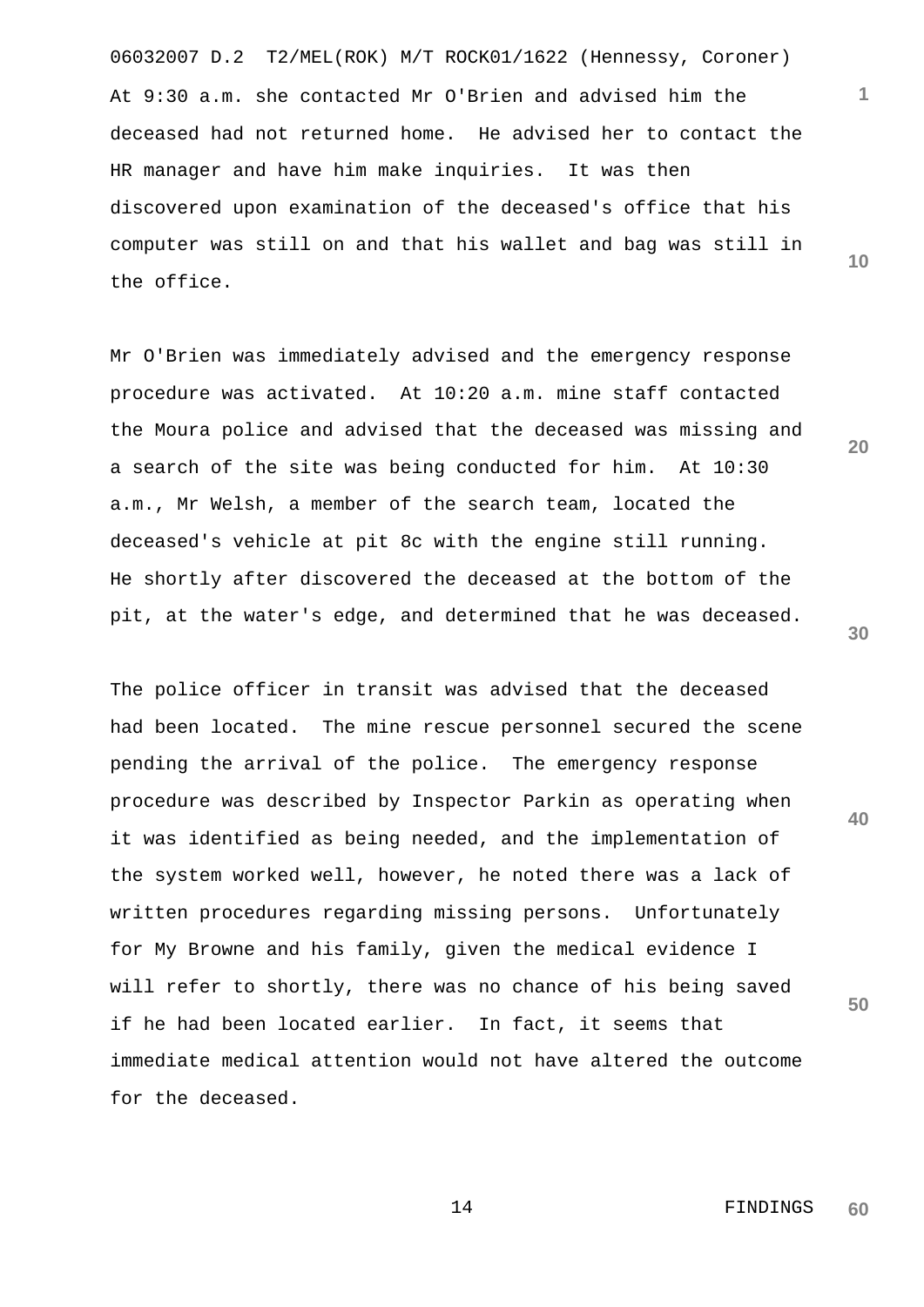# *Notification to next of kin*

Ms Andrews indicated to the Court that she, as the next of kin, was informed by telephone of the deceased's death. She was informed that the deceased was found near his own vehicle. She then made arrangements for the deceased's mother to be informed. Her father and brother heard later of the fall being the cause of the deceased's death at the hotel and told her.

At the funeral she was approached and informed by a mine worker that the deceased had survived the fall and made his way to the edge of the water in the pit. Until that time, she had assumed that he did not survive the fall. This information distressed her and the family, mostly due to the manner in which it came to them, and the lack of official information coming to them. It left the family with the question of whether he could have been saved.

Unfortunately that question was not dealt with finally until the inquest. Those issues could have been answered by earlier access to the medical information at an earlier stage in the investigation. An autopsy was performed on the 22nd of September 2005 by Dr Buxton in Rockhampton. The doctor found that Mr Browne had suffered numerous fractures, including the sternum and ribs, and internal injuries. Of significance was a dislocation of the first cervical vertebrae with skull compression of the spinal cord.

```
 15 FINDINGS 
     60
```
**20**

**40**

**50**

**30**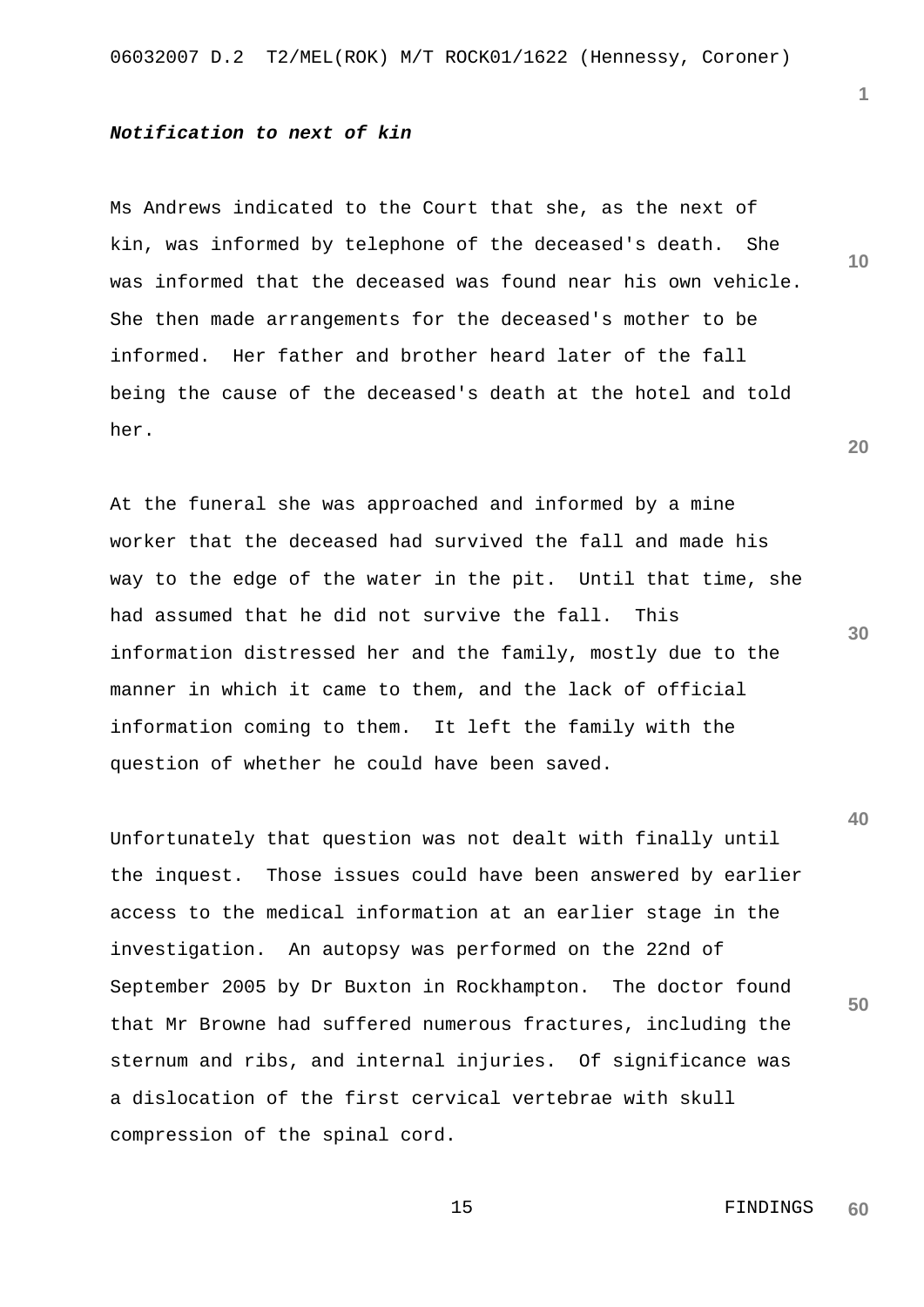Dr Buxton found the injuries were consistent with a fall from height but was surprised that the deceased was able to struggle to the edge of the water prior to death. The injuries were fatal from infliction and were not survivable for more than moments in any circumstances.

# *Findings required by section 45, sub-section 2*

**20 30** I am required to find, as far as possible, the medical cause of death, who the deceased person was, and when, where and how he came by his death. I have already dealt with this last aspect of the matter, the manner and circumstances of the death. As a result of considering all of the information contained in the exhibits, and the evidence given by the witnesses, I make the following findings:

Identity of the deceased: The deceased was Roger Bruce Browne, who was born on the 25th of August 1964.

Place of death: Mr Browne died at the Dawson Mine near Moura in Central Queensland at pit 8c.

Date of death: Mr Browne died on the evening of the 19th of September 2005, aged 41 years.

**50**

**40**

Cause of death: Mr Browne died as a result of injuries sustained when he fell from height into a pit full of water. There is insufficient evidence to find how that fall occurred. **1**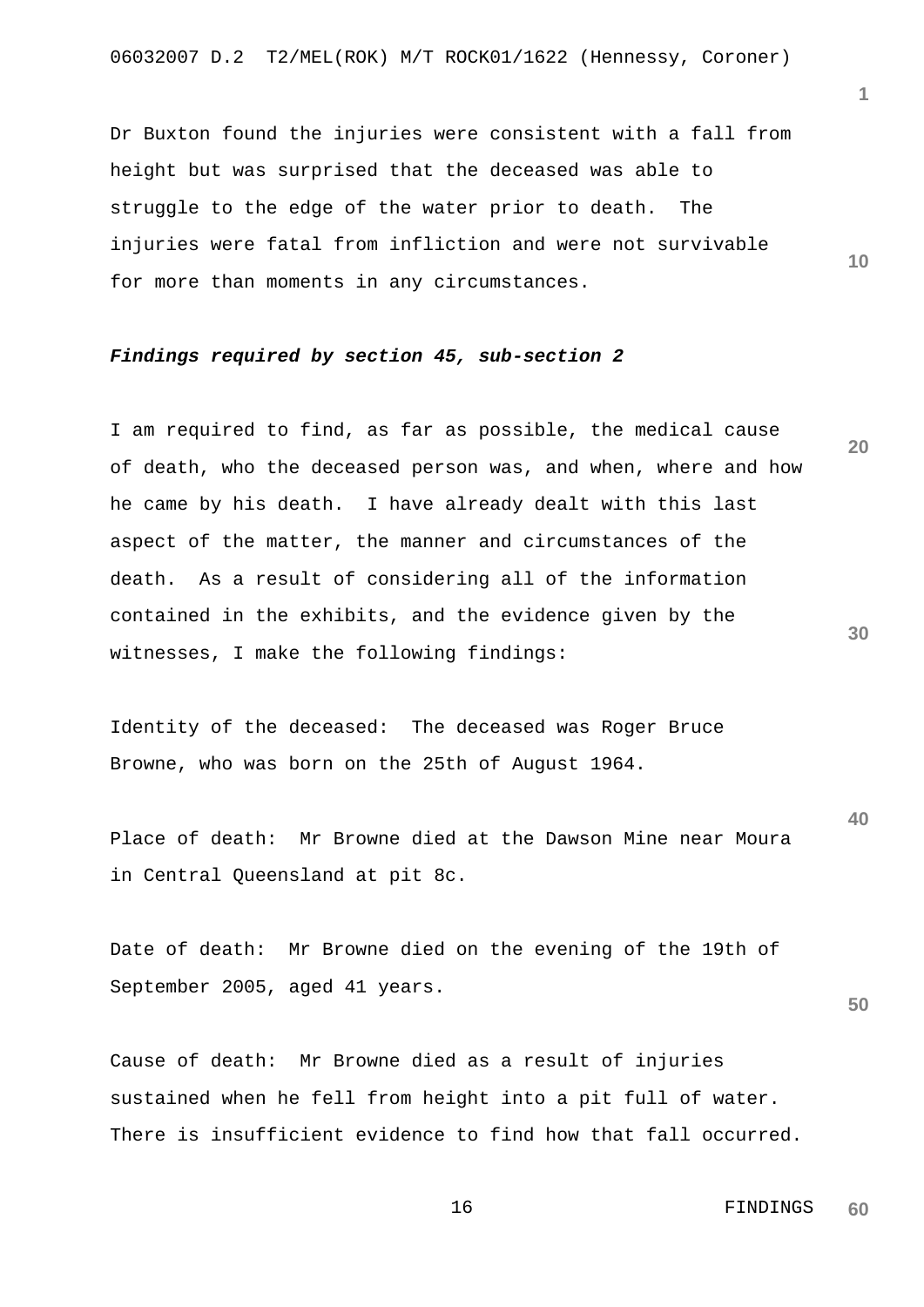06032007 D.2 T2/MEL(ROK) M/T ROCK01/1622 (Hennessy, Coroner) **1** There is no evidence of contributory factors, such as alcohol, drugs or impairment of the deceased.

#### *Comments on issues and preventative recommendations*

Section 46 provides, in part, that a Coroner may comment on anything connected with a death that relates to ways to prevent deaths from happening in similar circumstances in the future. An understanding of the underlying causes of the accident, that is, the risk of falls from height, particularly at high walls and the systemic procedures relating to a person being "missing on site", whilst not contributing directly to Mr Browne's death, are necessary for the development of prevention strategies for future similar situations. Certainly, if Mr Browne had survived his injuries, or the circumstances were less severe, the issue of the period of time before his location on site could have been critical to the survival of such an incident.

**40 50** (A) *Safety at high walls*. The result of Mr Browne's apparent actions on the evening in question raised the issue of movement at the top of the high wall by mining personnel. The evidence raised a suggestion that various personnel crossing the rill whilst unrestrained does occur, despite all official warnings to the contrary. If it was the case that Mr Browne presumably moving to the edge of the high wall was a completely isolated incident, then that might be the end of the matter. Evidence from various other witnesses indicated that such action might be undertaken for a number of reasons,

> 17 FINDINGS **60**

**10**

**20**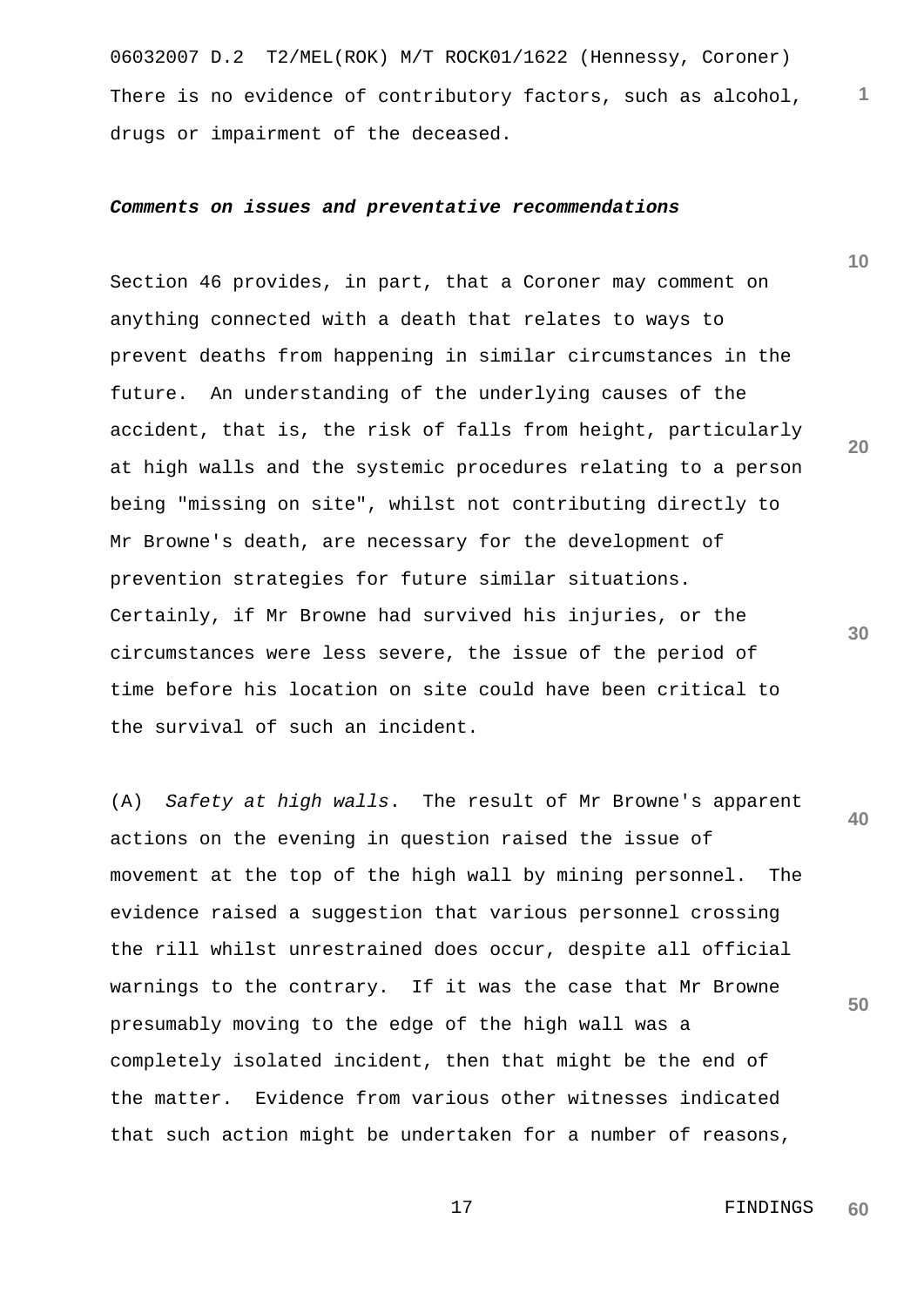06032007 D.2 T2/MEL(ROK) M/T ROCK01/1622 (Hennessy, Coroner) but there was also evidence that such actions should never be undertaken. Reports of industry practice varied, but it was clear that there is industry-wide acknowledgement of the risk of falls from height at high walls and voids, and the safety reason for rills.

The apparent departure from safe procedure in approaching an area of dangerous height was critical in this matter. I do not believe that the dangerous acts were as a result of a lack of knowledge. Mr Browne was apparently well trained and very experienced in the mining industry, and was, by your reports, a dedicated worker. The coal mining safety and health regulations make provision for responsibilities of SSEs with regards to this issue and section 92 "Working at heights" and section 117 "[indistinct] dumps and excavated faces". The SOP for Dawson Mine, which was in place at the time of this incident, related to working at heights, but was said not to specifically address the factual situation here and did not seem to have direct application.

Since this incident occurred, Dawson Mine Management has undertaken a number of actions addressing the issues of safety at high walls and the training of personnel. Those changes include:

> • Risk assessments conducted on working on or near high walls.

**50**

**40**

**10**

**1**

**20**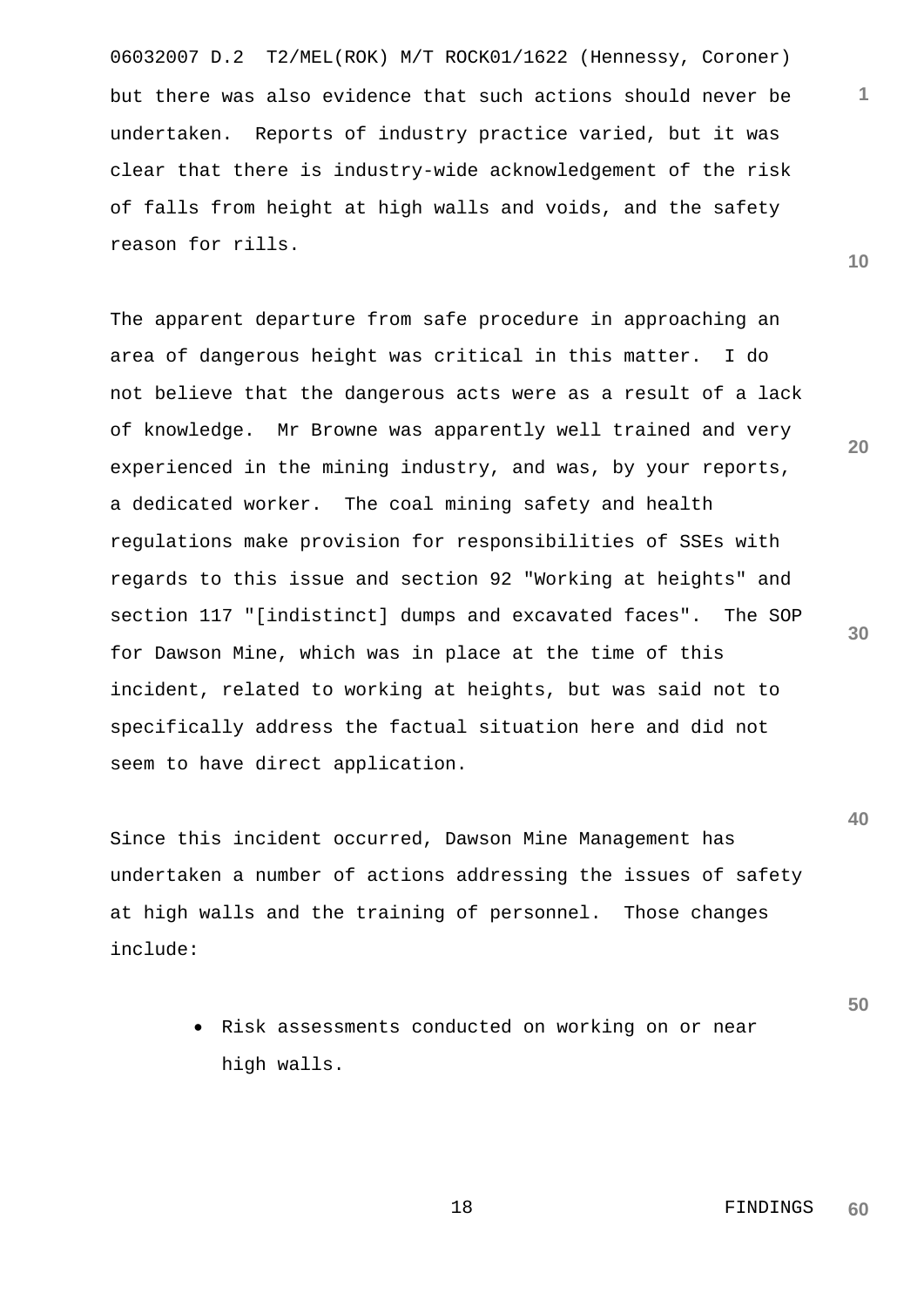06032007 D.2 T2/MEL(ROK) M/T ROCK01/1622 (Hennessy, Coroner)

- **10** • Working at heights has become a golden rule. Golden rules have been reinforced with all personnel, including golden rule charts and stickers for all hard hats, with pictorial charts reminding personnel of safety regarding high risk tasks.
- Standard operating procedure reinforcement process has been undertaken with workers and has included a review of the SOPs for major hazards.
- Three viewing platforms have been constructed in sites around the mine, two mobile and one fixed, to enable viewing of the mine in safety, especially near high walls which enable persons to be positioned above rills to see into the pit. One platform has been situated in the vicinity of a public road to provide a safer access for viewing by curious members of the public.
- **40** • Behaviour management system includes yellow card reporting for breaches with a focus on discussion towards correcting unsafe behaviour, rather than punishment in the first place.
- **50** Increase and persist on near miss reporting.

**20**

**1**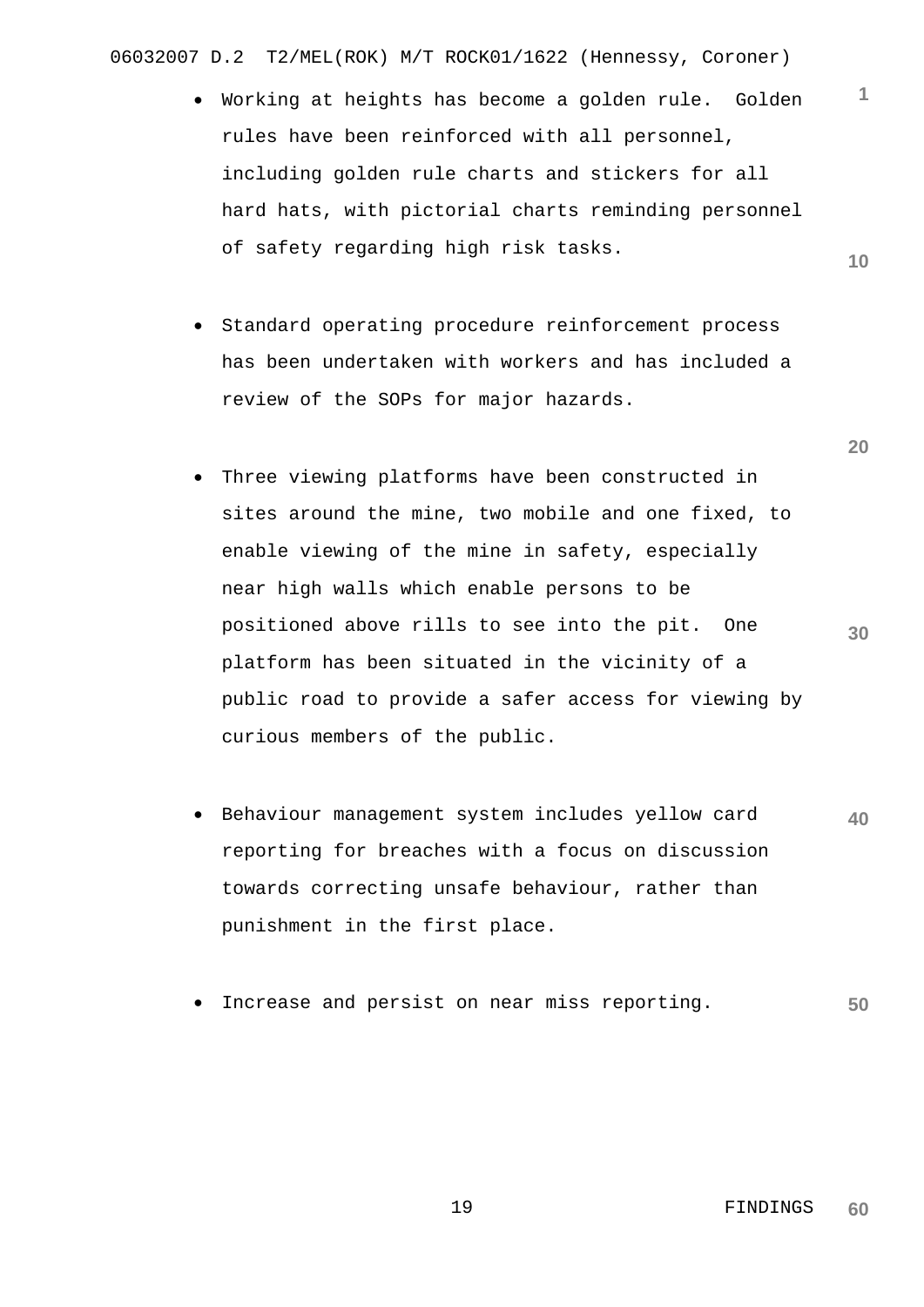06032007 D.2 T2/MEL(ROK) M/T ROCK01/1622 (Hennessy, Coroner)

• PERSONAL IMPAIRMENT PROCESS being introduced regarding alcohol, drugs, fatigue, psychological and psychiatric impairment.

**10 20 30 40** (B) *Access to certain areas*. Pit 8c was a former mining area which was used occasionally for other purposes, particularly water cartage; was located reasonably close to the administration centre and is situated beside a regularly used access road. Access to pit 8c was unrestricted at the time of the incident. The area was not subject to a regular inspection regime beyond that previously described. An industry submission detailed later has suggested that categorising mine workings as "active", "non-active", "restricted", or "closed", or similar, would assist in controlling such areas. The Coal Mining Safety and Health Act, section 42FV, places an obligation on an SSE "to provide for appropriate inspection of each workplace at the mine, including, where necessary, pre-shift inspections". Further, provision of the regulations, including section 94; "checking and examining work areas", section 99; "restricting access to parts of a mine", section 106; "inspecting surface excavations", section 118; "restricting access to hazardous areas and section 141; "safety inspections" should be referred to in this regard.

**50**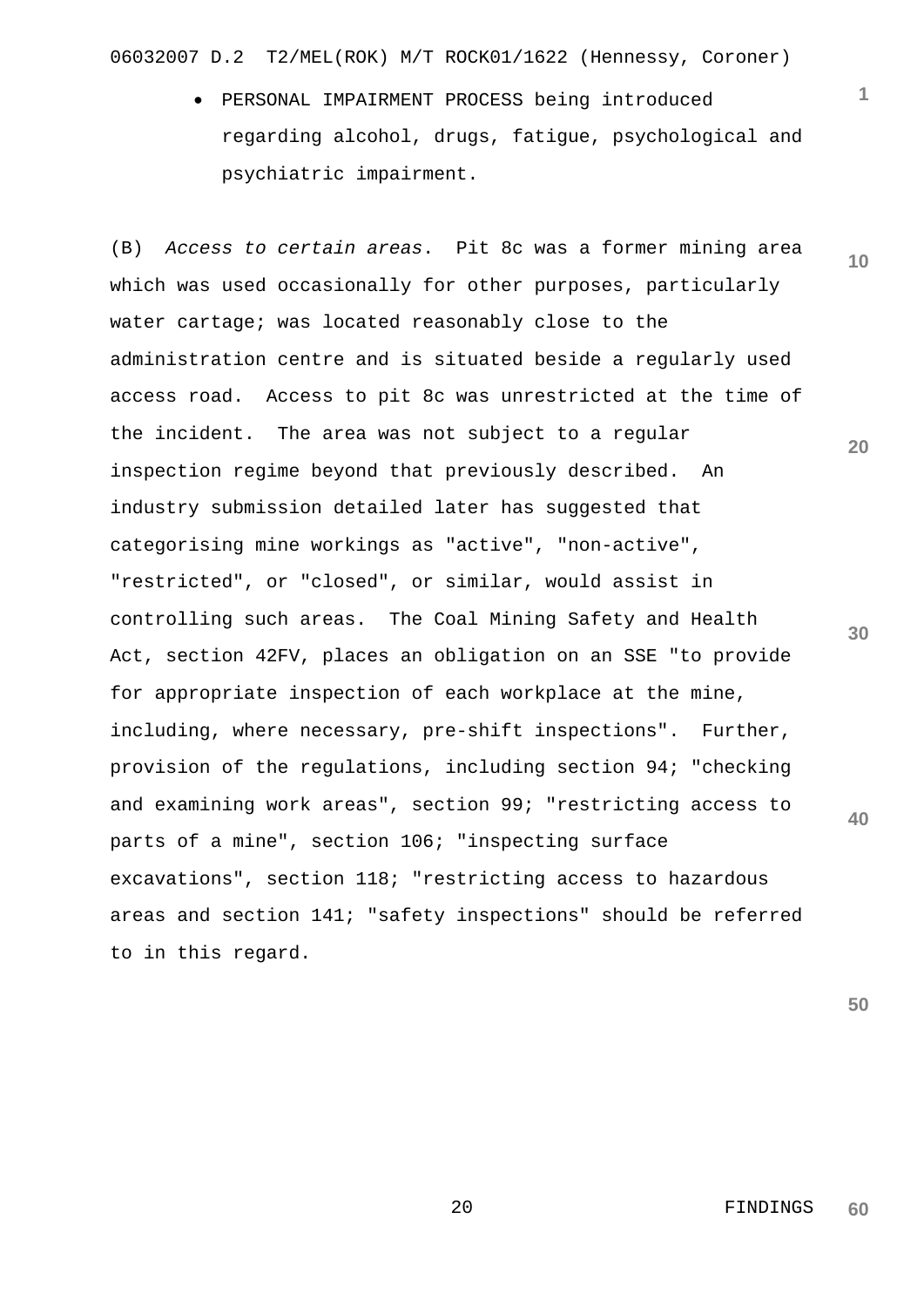06032007 D.1 T3/BMN(ROK) M/T ROCK01/1622 (Hennessy, Coroner) Since the incident the mine has reviewed its approach to such areas. Old working areas have become restricted, are marked by signage indicating that status, and access to the area requires prior permission of the OCE.

The OCE must be informed of the reason for the access, the time required in the area, and the time in and time out checks.

(C) *Locating persons on site.* In the present case, once Ms Andrews made inquiries as to whether her partner was still at work, the mine management was unable to quickly determine whether he was on site or not. The mine must be in a position to ascertain the location of an employee on site, particularly in the circumstance of a potential medical or safety emergency, not only for the safety of the employee but also for the benefit of the family of the employee and other employees of the mine.

**40** Of course, any effective emergency response procedure must be able to provide a complete accounting of all personnel in a timely manner, particularly in emergent circumstances.

Further, personnel safety would be enhanced if they were provided with the means to raise an alarm in the event that they became incapacitated. At the time of this matter reliance seemed to be placed on two way radio and/or mobile phone contact. The coverage for mobiles is apparently patchy (as one would expect at a reasonably remote site) and of

> 21 FINDINGS **60**

**20**

**10**

**1**

**30**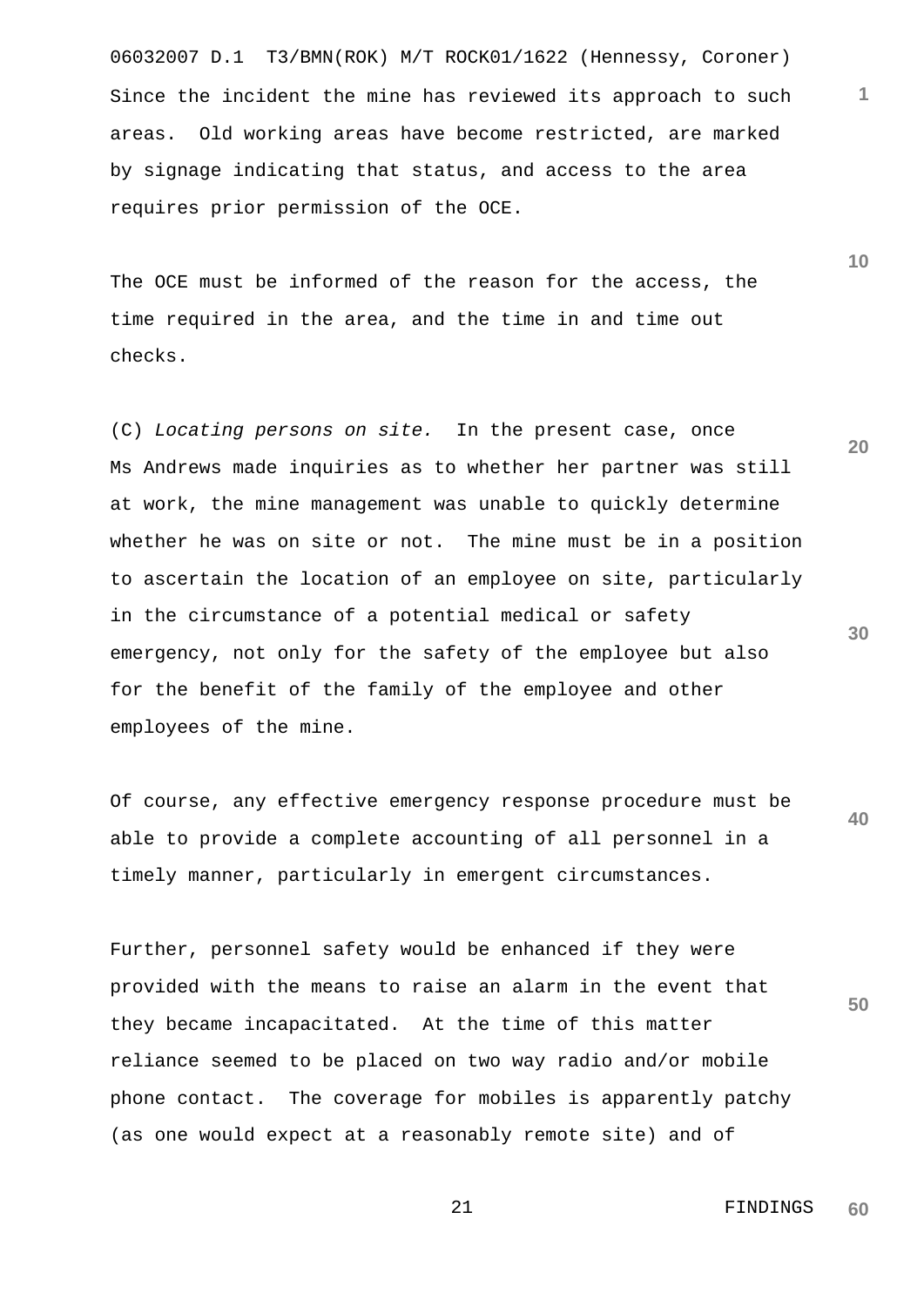06032007 D.1 T3/BMN(ROK) M/T ROCK01/1622 (Hennessy, Coroner) **1** course radio contact would necessitate the person to be in the vicinity of the vehicle.

Further, the response must have the capability of consistency and application. In this matter it seemed that there was significant reliance placed on the person receiving a call from family to assess the tone of the call. The urgency or otherwise of the tone of the caller, or the insistence of calls (particularly in number) could have enormous impact on the action taken.

It was a very subjective approach which left the system open to large fluctuations in application. The mine has made some changes since this incident, including:

- Whereabouts boards for all staff located in main office requiring time in and out signage with follow-ups when staff members are overdue by two hours. Information recorded includes location, expected time away, two-way sign and mobile phone number. It is also recorded that a person is on or off site. There are consequences for not attending to this task.
- Inquiries from family members. When a call from a family member occurs, despatch is contacted and they immediately contact the person sought through the various contact details retained.
- Regular training in the location response to be undertaken in the same manner as other emergency responses, including mock exercises.

**30**

**10**

**20**

**40**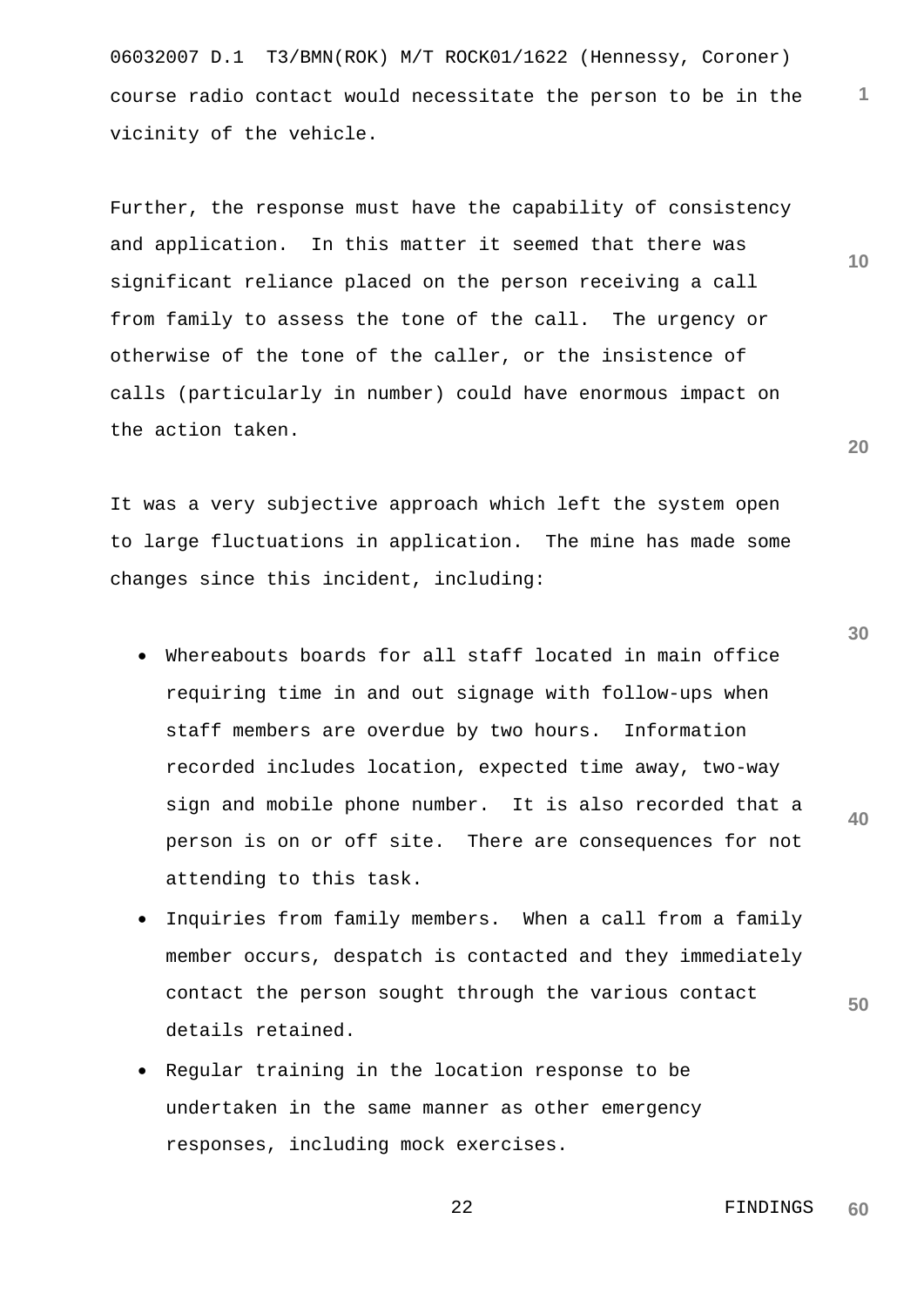06032007 D.1 T3/BMN(ROK) M/T ROCK01/1622 (Hennessy, Coroner)

- Emergency response management plan has been updated and tested.
- GPS Online Man Down System is being trialled (At Norwich Park and Dawson). The system includes a distress button which sends a signal to base through the vehicle it is attached to. If the person moves out of a certain range from the vehicle an alarm is set off. An alarm signals a lack of movement of the person for three minutes.

(D) *Abandoned vehicles*. The evidence of Mr Engle as to treatment of vehicles abandoned on site, i.e. to effectively disregard them, expose the potential for a person in trouble to be missed. He passed the deceased's vehicle a number of times during the night that the deceased was unaccounted for. Whilst he noticed that it was there, there was nothing unnecessarily unusual in that and for instance, there was no imperative for anyone to stop and check the vehicle.

**40** As its engine was running, any such action may have alerted somebody to something being amiss. Mr Engle was quite affected by the circumstances of this matter and gave evidence that since that time he always stops and checks vehicles and it is now common for light vehicles abandoned on site to be reported by him.

Certainly, a mine policy in this regard would seem to be sound safety practice. He suggested that if a vehicle did need to be abandoned that it could be marked by witches' hats or a sign indicating the problem.

**10**

**1**

**20**

**30**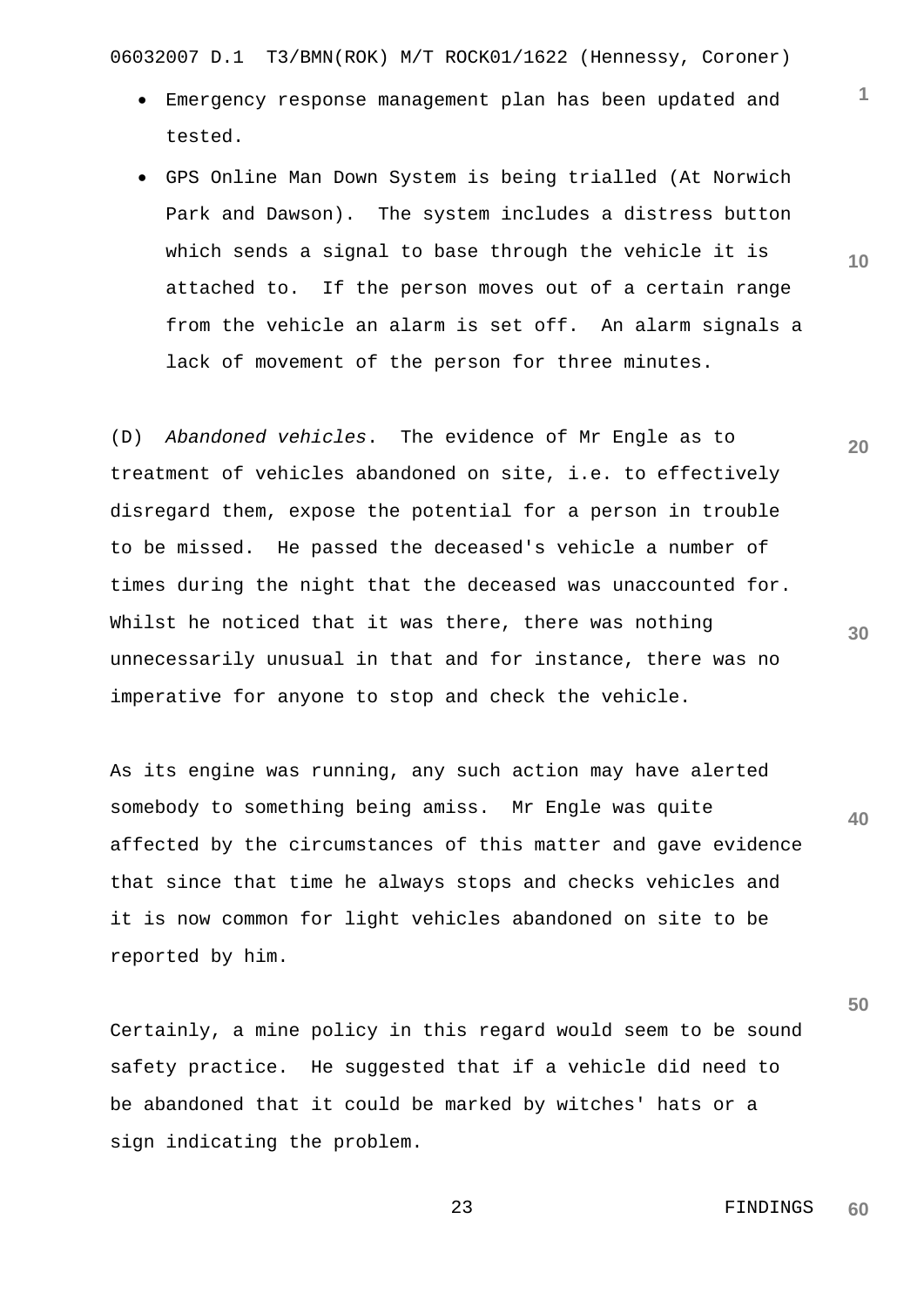In addition, tracking of all mobile equipment could be beneficial in this regard. Some equipment is already monitored at Dawson Mine but including light vehicles would significantly increase the coverage of personnel on site.

(E) *Contact with next of kin and coordination of information*. I have already referred to the distress the family of Mr Browne suffered in the aftermath of this matter, partly as a result of the information provided to them and the way in which that happened.

Ms Andrews was a person who was familiar with the mine culture and miners, her father and brother having worked at Moura for many years, yet she was quite reticent in contacting the mine despite her concerns for her partner. The potential for gossip in the small community of Moura and her reticence were matters that the mine managers seemed quite surprised by at the Inquest.

Ms Andrews acknowledged that the mine had assisted her significantly, particularly in a material way, but there is much that could be improved.

**50** In addition, workmates and colleagues of the deceased were not aware that earlier intervention on their behalf would not have assisted the deceased's prospects of survival.

**10**

**1**

**30**

**40**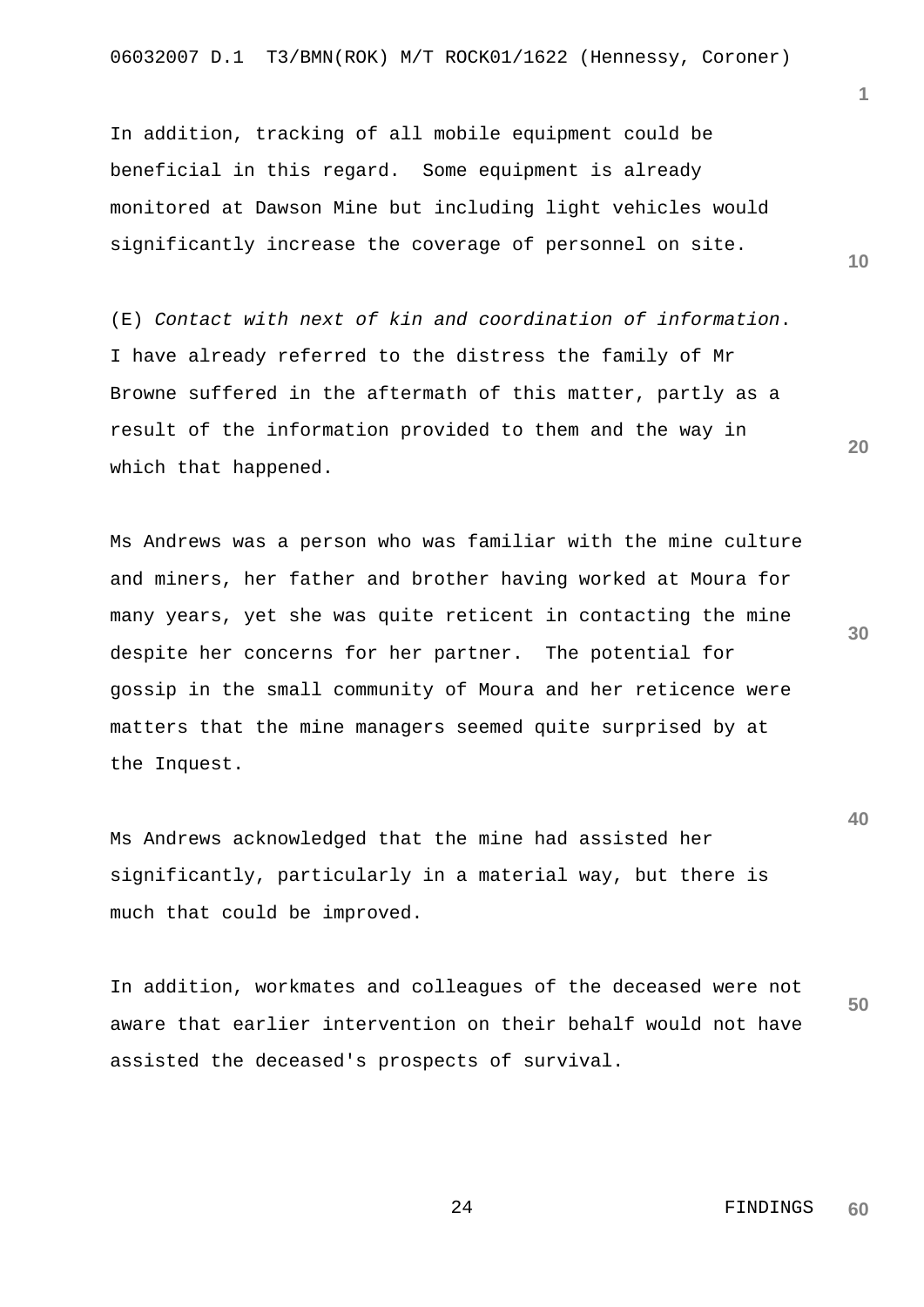06032007 D.1 T3/BMN(ROK) M/T ROCK01/1622 (Hennessy, Coroner) Some months had passed from the incident to the Inquest and it seems that the Inquest was the first opportunity for those persons to be assured that other actions would not have changed the outcome.

All of those persons were adversely affected in the situation where access to available information could have provided some relief to them.

Given that the official availability of medical information often needs to await the processing of various tests, and when provided to the Coroner would not be the subject of widespread release, earlier access to the information, for example, through the forensic pathologist in consultation with the Coroner, should be considered where appropriate.

The mine has been working on the issue by looking to improve communication with the families of the employees on site. One way in which they have done this is to provide emergency contact information for the mine to families by way of fridge magnets with contact numbers.

Further, Mr O'Brien indicated that the mine has considered adopting the following procedures regarding actions with nextof-kin, which I would endorse.

- Next of kin to be properly notified by qualified staff and updated regularly.
- Counselling to be offered to immediate family and not just next-of-kin recorded on staff records.

**30**

**40**

**20**

**1**

**10**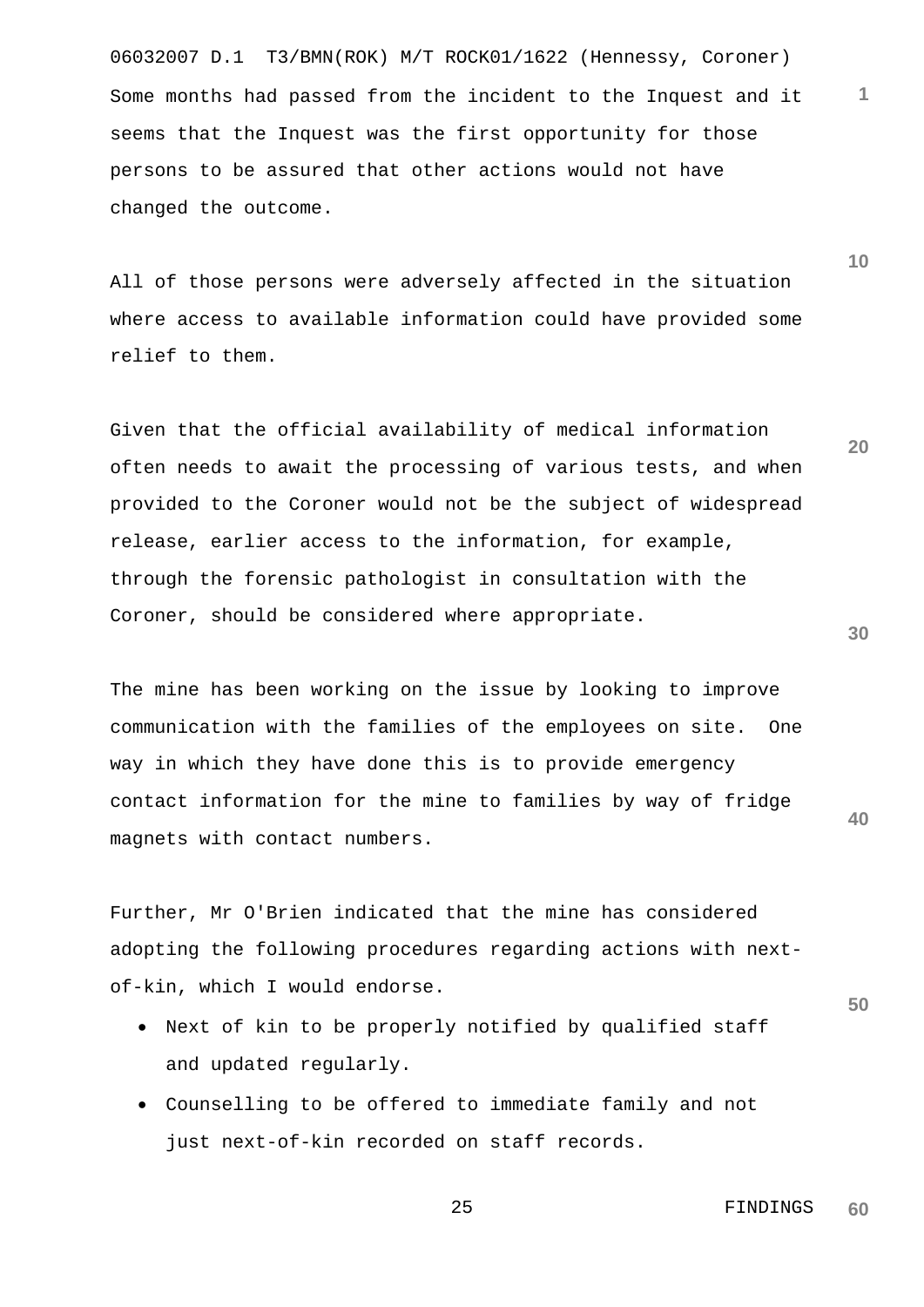06032007 D.1 T3/BMN(ROK) M/T ROCK01/1622 (Hennessy, Coroner)

• Next-of-kin to be informed of the details in person.

In a letter received from the solicitors for the mine following the Inquest, the mine management expressed their concern regarding this issue.

"One of the great difficulties for any mine operator responding to an event such as this is that the mine management is often reliant on many of the same sources of detailed factual and investigative information as the deceased's family, namely the police and the medical examiner. The consequence is that often, as appears to be the case here, official findings and relevant information is not made known to the people that would most benefit from that information until months after the incident. It is also usual and prudent not to discuss in detail the nature and cause of an incident whilst official investigations are pending and the facts are still being considered. The problem is compounded when the precise cause and circumstances of an incident are unknown."

**30** In mining matters the investigation runs on two courses. The inspector investigates the matter and presents the Coroner with a report. Consideration is also given to immediate safety issues, alerts to the industry and possible breaches of legislation.

Police, who are usually charged with investigating deaths at the direction of the Coroner, also conduct an investigation. Of course, if there is any prospect of criminal charges arising from the incident causing the death, then the matter is investigated by police to determine whether charges should be laid.

**40**

**50**

**1**

**10**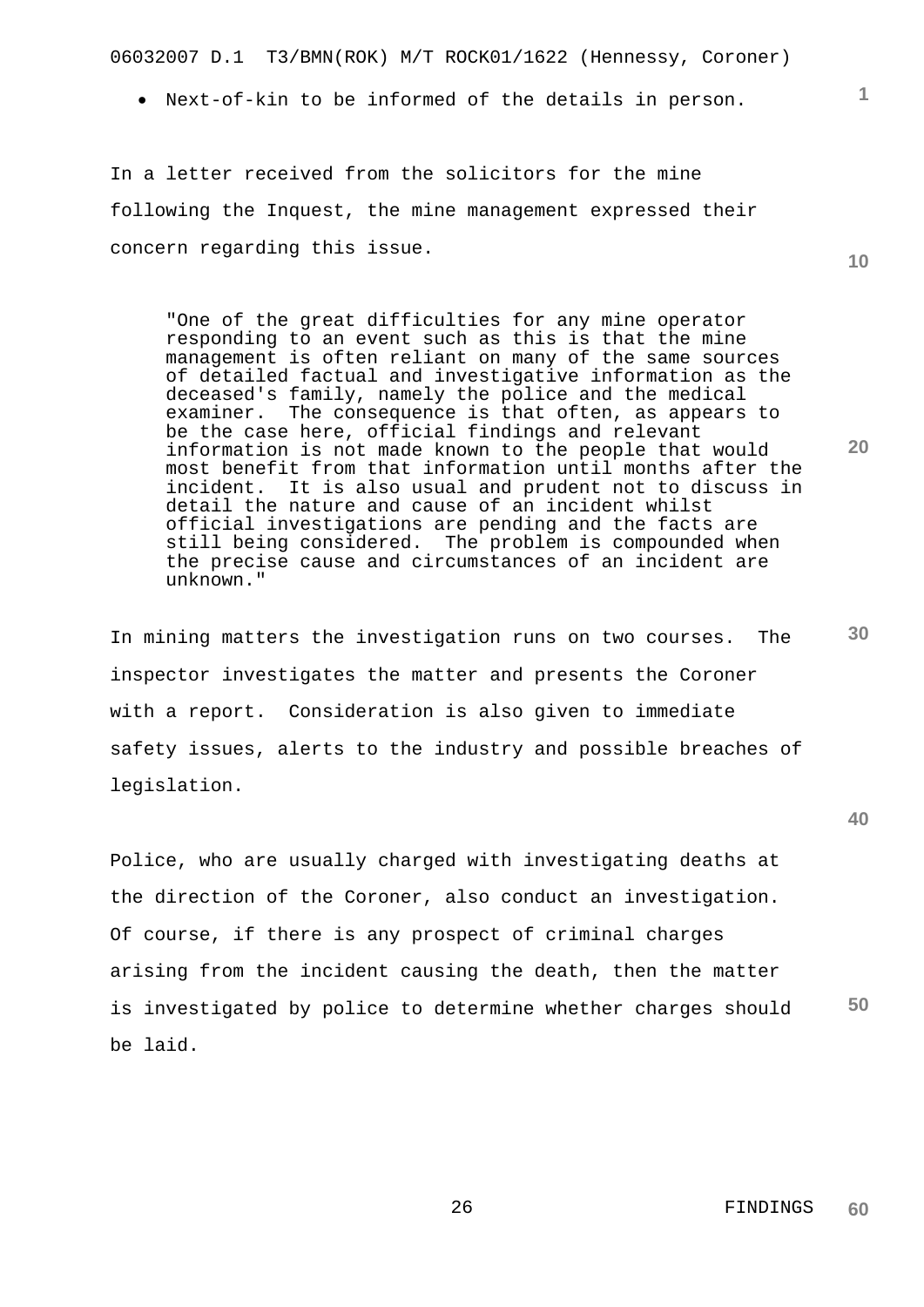06032007 D.1 T3/BMN(ROK) M/T ROCK01/1622 (Hennessy, Coroner) In this matter, there seemed to be some communication difficulties between the investigators. The information initially supplied to the police officer (that the deceased had been located near his vehicle) and then passed onto Ms Andrews was not quite correct.

After that time no information was passed officially to Ms Andrews concerning the factual circumstances. It seems from the statement in the letter from mine management there were also gaps in the information provided to them.

# **Recommendations**

Whilst progress has been made at Dawson Mine regarding some of the issues which arose from this matter, there are some areas requiring further attention.

**40** Many of the issues have industry-wide application and for that reason I will proceed to make recommendations to the industry as a whole with a view to reducing the likelihood of a similar occurrence in the future.

Following the Inquest, representatives of the mines inspector, the CFMEU and Dawson Mine, met and formulated a joint submission to the Coroner regarding recommendations which would operate to mitigate against similar occurrences in the future.

**30**

**50**

**1**

**10**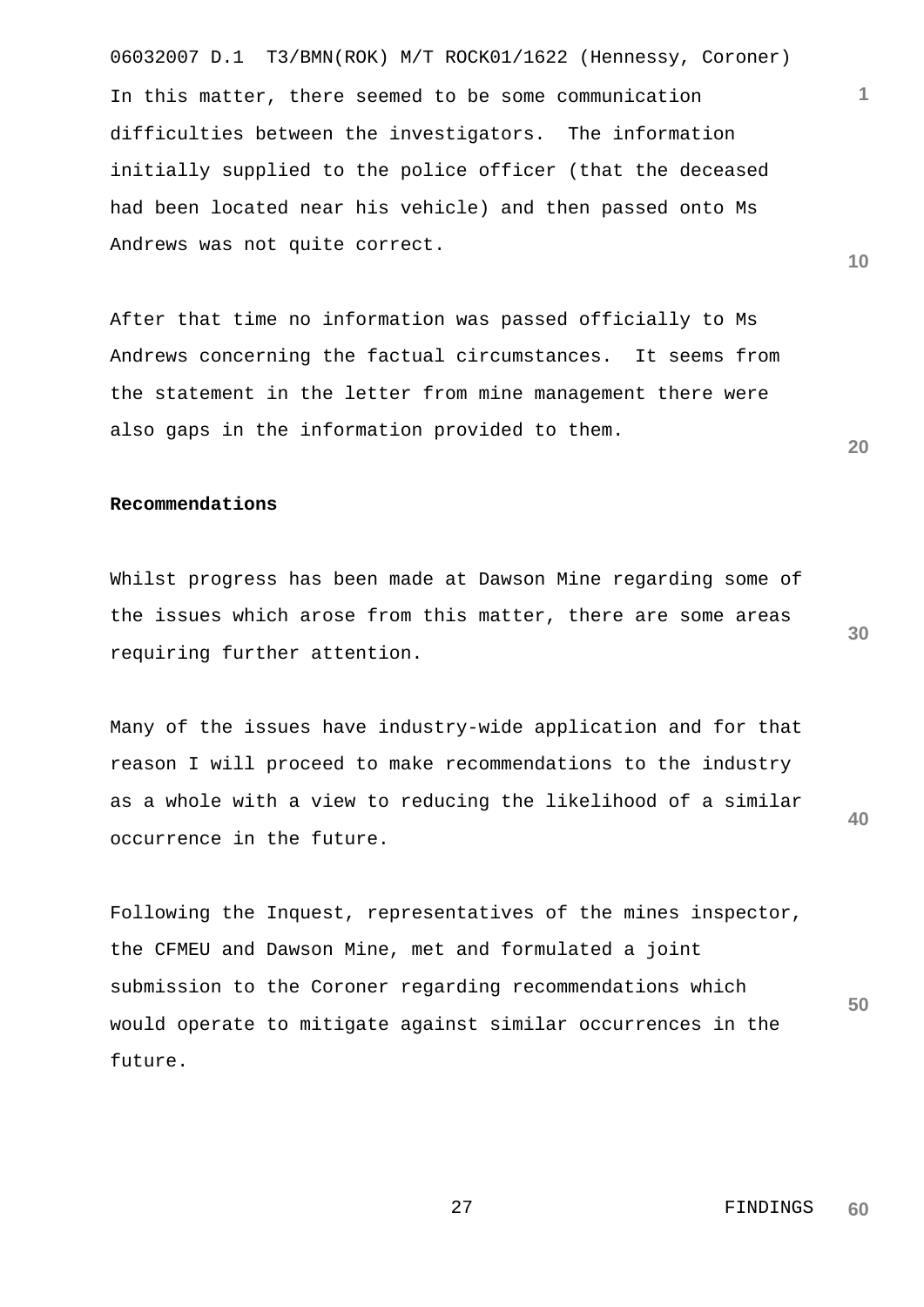06032007 D.1 T3/BMN(ROK) M/T ROCK01/1622 (Hennessy, Coroner) To my mind this is the best possible advice a Coroner could receive, given that it is drawn from the significant experience and practical knowledge of the business involved, representatives of the workforce and the regulator.

I sincerely thank those parties involved in the discussion and preparation of the relevant submission. I trust that the industry will acknowledge the strength of the recommendations and the experience and expertise which lies behind them.

I consider that the submission has great merit and that the proposals are supported by the evidence in this matter.

I acknowledge the submission from which I have drawn information included in these findings. I accept, strongly support, and make the following recommendations from the joint submission to the industry.

**40** Recommendation 1: It is recommended that senior site executives review their safety and health management system to ensure that adequate provision is made with respect to:

- (1) personnel exposed to a potential fall from an edge of an excavation.
- **50** (2) the ability to locate personnel around the mine workings, particularly those working alone and/or in remote or less frequented areas.

**20**

**10**

**1**